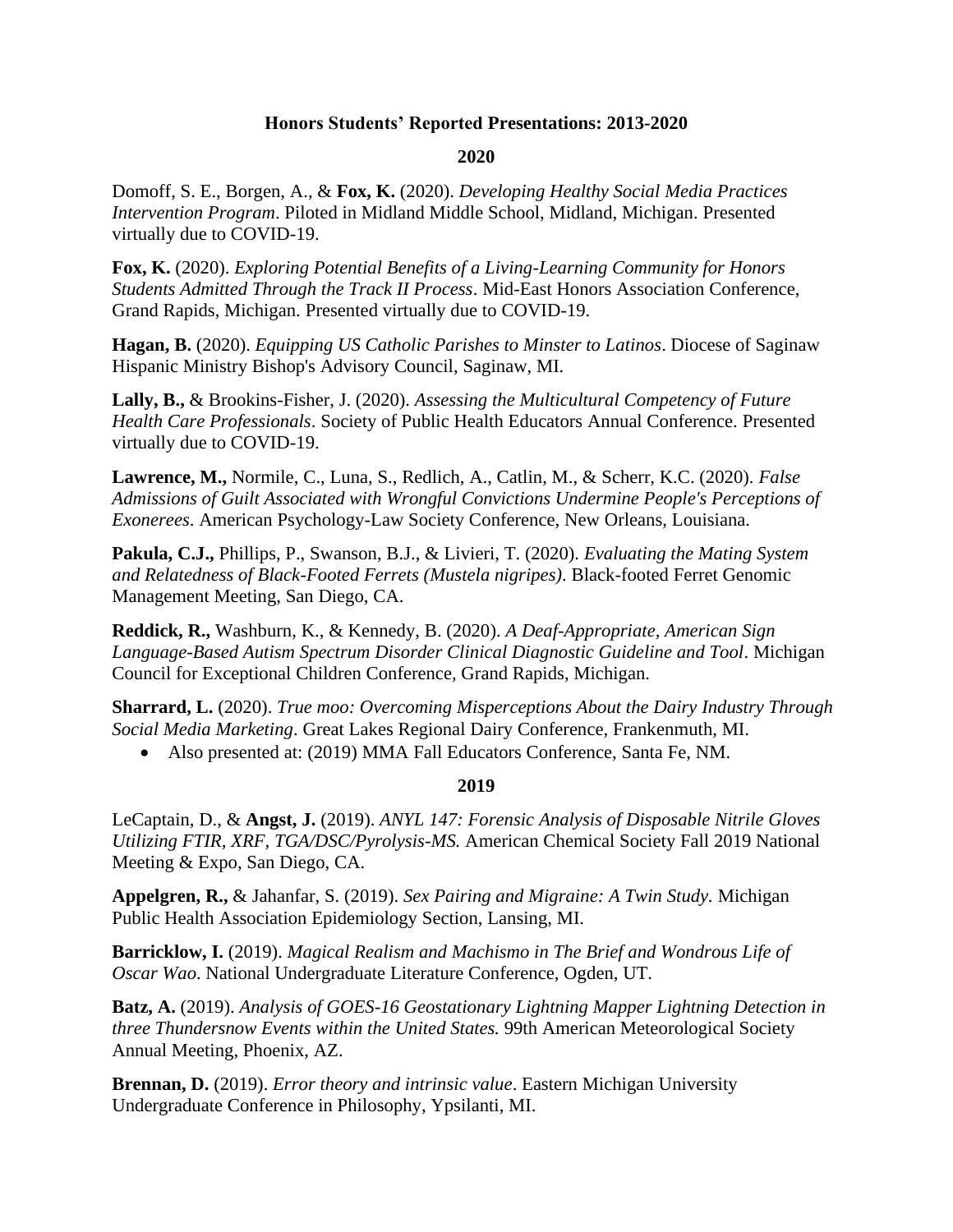• Also presented at (2019) Michigan Undergraduate Philosophy Conference, Flint, MI & (2019) Great Lakes Philosophy Conference, Adrian, MI.

**Brownell, M.** (2019). *Sustainability in Program Management and Marketing: Proposing an Implementation Plan for Dow Chemical to Execute and Market a Net-Zero Waste Corporate Event*. Dow Chemical, Midland, MI.

**Cale, A.**, et. al. (2019). *daf-16 Blocks Expression of let-7-family microRNAs to Promote Multipotent Cell Fate During Dauer*. 22nd International C. elegans Conference. Los Angeles, California.

**Couch, A.,** Langerak, S., & Schisa, J. (2019). *Role of CGH-1 in Regulating CAR-1 and PAB-1 Granules in Oocytes of C. elegans*. Midwest Worm Meeting, Ann Arbor, MI. doi: 10.1002/dvg.23267.

**Cushnyr, A**, & Ransom, A. (2019). *Les représentations de la société québécois et l'impact de Couleur du temps par Michelle Le Normand*. Michigan Academy, Alma, MI.

**Dash, S.,** & **Dash, S.** (2019). *Domestic Violence Training for Future Physicians: Balancing Advocacy with Medical & Legal Responsibilities*. Latino Medical Student Association Midwest Regional Conference, Chicago, IL.

**DeVries, R.,** & Hoffman, H. (2019). *Connections that Count: A Focus on Mentor Experiences*. Michigan Conference for Exceptional Children, Grand Rapids, MI.

**Dyer, M.** (2019). *Learning Emotional Intelligence: Poetry's Place in the Common Core*. National Council of Teachers of English Annual Convention, Baltimore, Maryland.

**English, H**. (2019). *Teaching Shakespeare as Theatre and Literature*. National Council of Teachers of English National Convention, Baltimore, Maryland.

**Engster, S.** & Swanson, B. (2019). *A Comparison of Progesterone Concentrations and Pregnancies in Steller Sea Lions and Northern Fur Seals*. American Society of Mammalogists, Washington, D.C.

**Estes, C.A.,** E.R., & Greenlee-Wacker, M. (2019). *Interactions Between Neutrophil-derived Extracellular Vesicles and Extravesicular DNA*. Autumn Immunology Conference, Chicago, Illinois.

Normile, C. J., Houle, N. R., Chapman, C., **Evans, J. M.,** Wegenke, E. R., Catlin, M. A., & Scherr, K. C. (2019). *Experimentally Testing the Influence of Interrogation Induced Expectations on Juror Decision-making*. American Psychology Law Society, Portland, OR.

Carey, P., **Grigoletti, L.,** Miciek, S., & Miller, S. (2019). *An Analysis of Consumers Energy's Multi-Channel Customer Experience*. Consumers Energy, Jackson, MI.

**Guenin, S., B. Bittmann**, & Swanson, B. (2019). *Estimating the Frequency of Unique Michigan Wild Rice Haplotypes*. Pierce Cedar Creek Institute for Environmental Research, Hastings, MI.

**Hall, S.** (2019). *Volunteer Engagement: How Nonprofits Can use Social Media to Engage Volunteers*. Alliance Management Institute, Kansas City, Missouri.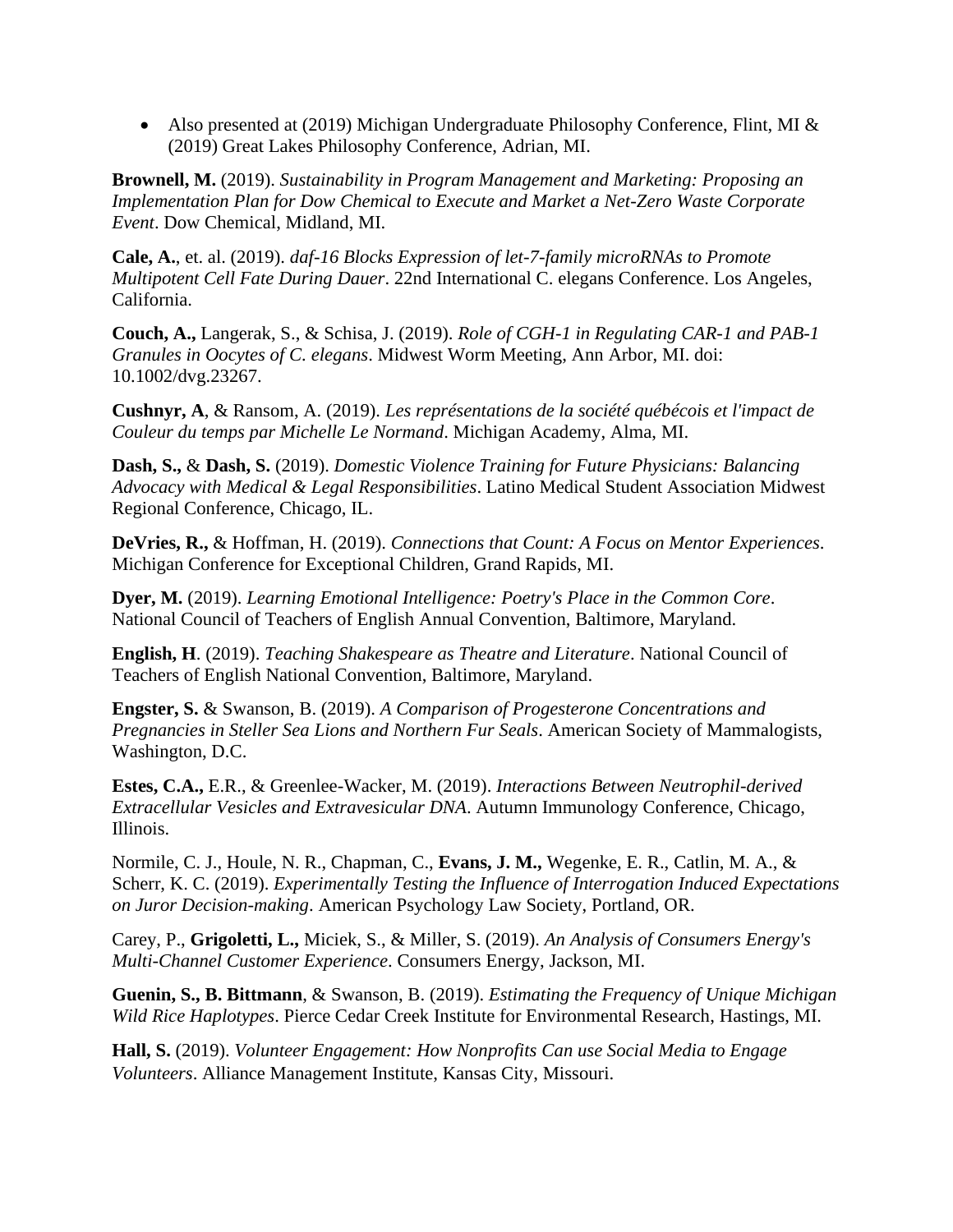**Harless, S**., Potts, M., & Affholter, J. (2019). *A Comparison in Entrepreneurship: Select Developed Countries and Four Emerging Regions*. Innovation, Entrepreneurship and Knowledge Academy, Verona, Italy.

**Haskins, C.** (2019). *Michigan's Domestic Violence Services & Their Inclusivity with the Hispanic/Latinx Population*. 2019 Michigan Academy of Science, Arts & Letters Conference, Alma, MI.

**Higgins, S.**, & Latty, C. (2019). *The Influences of Parent-child Attachment on Expectations for Interpersonal Relationships*. Mid-East Honors Association Conference, Muncie, IN.

**Hoch, A.** (2019). *Michigan Promise Zones: What effect are they having on college readiness and college interest?* Mid-East Honors Association Conference, Muncie, IN.

Catlin, M., **Jacobs, E.,** Barlett, C., Normile, C., & Scherr, K. (2019). *Victim-perpetrator Relationship and Victimization Uniquely Influence Judgments of Sexual Assault.* American Psychology Law Society, Portland, OR.

**Jensen, E.,** & Geisthardt, C. (2019). *Working with Children with Autism Spectrum Disorder in a Medical Setting: Insights for Child Life Specialists*. Society for Research on Child Development, Baltimore, MD.

Yahia, N., **Krinke, A.,** Cheng C., & Camarena, P. (2019). *Prevalence of Orthorexia Traits and Nutrition Knowledge: Is There a Link?* Obesity Week 2019, Las Vegas, Nevada

**Lodewyk, A.,** Lingo, S., Affoo, R., Lehman, M., & MacPherson, M. (2019). *Normative Acoustic Voice Data of College-aged Adults Living in Michigan*. Michigan Speech-Language-Hearing Association Annual Conference. Detroit, Michigan.

**McEnroe, S.**, Affoo, R. & Smith, M. (2019). *Parent/Caregiver Perception Compared with a Quantitative Measure (PCC)*. Michigan Speech Language Hearing Association Annual Conference 2019, East Lansing, MI.

Dawson, S., McCormick, B., Tamas, D., Stanojevic, C., & **Miller, S.** (2019). *Effect of a Manualized Equine Assisted Therapy Intervention for Adolescents and Young Adults with Moderate to Severe Autism Spectrum Disorder in Serbia and the U.S.A*. Milan Petrovic School. Novi Sad, Serbia.

**Millis, H.,** & Richards, S. (2019). *The Effect of TBI and Aphasia Simulations on the Knowledge, Empathy, and Attitudes of Future Speech-language Pathologists*. The Michigan Speech-Language and Hearing Association Conference, East Lansing, MI.

**Nowosatka, L.,** Lomond, K., Roberts, A., & Sansom, J. (2019). *You Nod "Yes," the Postural Control System Responds: "Whoa!".* International Society of Biomechanics Conference, Calgary, Canada.

**Pawluszka, G.**, & Gumm, A. (2019). *The Future of Detroit's Music Industry: A Descriptive Study of Industry Professional Views*. Pop Culture Association, Washington, D.C.

**Piggott, D.,** & Catlin, M. (2019). *Faith-in-intuition and Perspective Taking Uniquely Predict Judgements of Sexual Assault Victims*. American Psychology-Law Society, Portland, OR.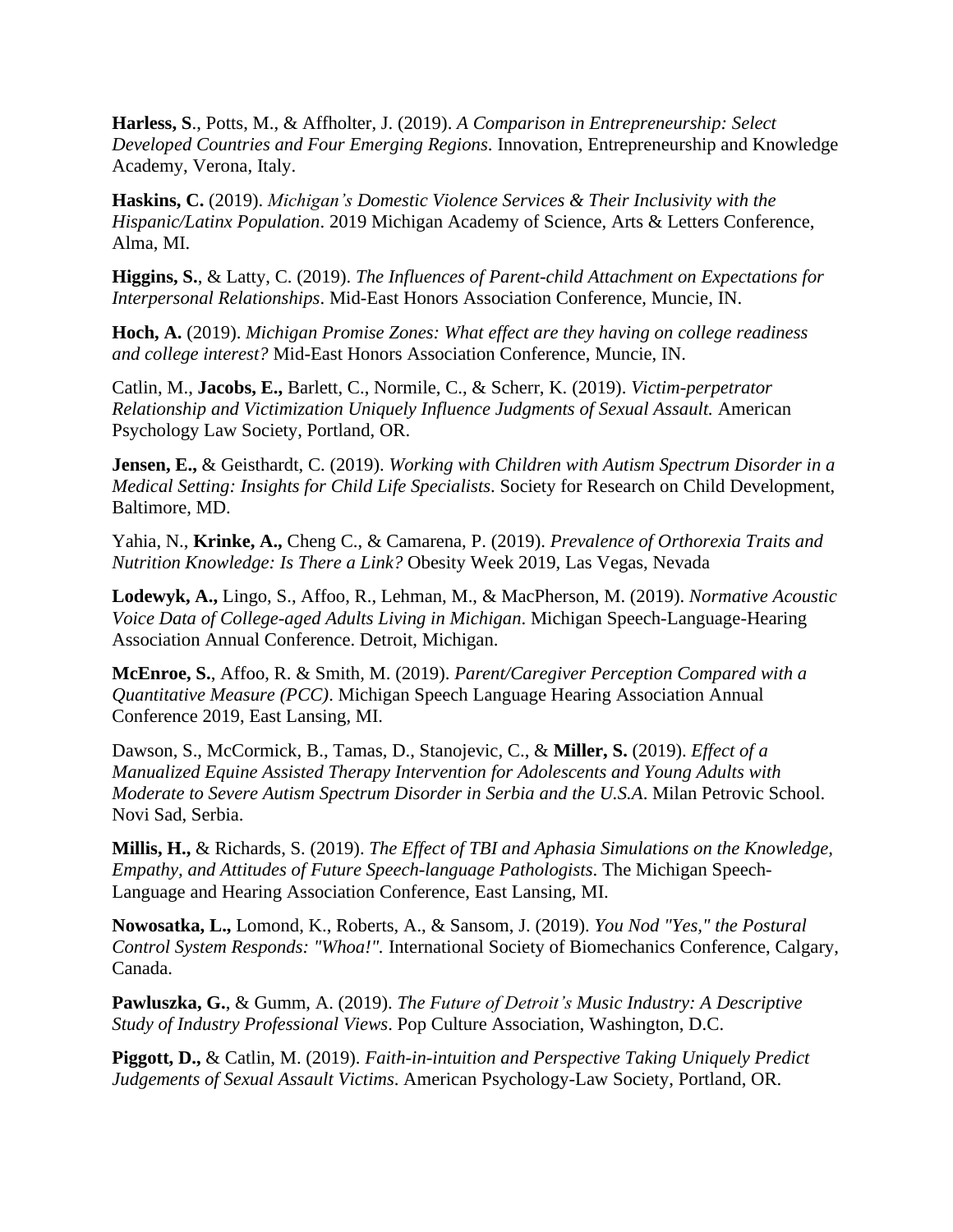Simms, J., Thelan, A., Midkiff, M., **Piggott, D**., Domoff, S., Kuo, C., & Meadows, E. (2019). *Interpreter Vicarious Trauma: An Examination of the Mental Health Interpreter Experience*. Association for Behavioral and Cognitive Therapies, Atlanta, GA.

**Salomon, P., Santos, A.**, Wolbert, P., Smith, I. T., Olson, B., Cale, A., Wood, M., & Karp, X. (2019). The Role of DAF-5 and DAF-12 in the Regulation of Cell Fate During Dauer. Midwest C. elegans Meeting, Ann Arbor, MI.

**Scheerhorn, A.** (2019). *Redefining Practice Habits Through Instruction Tailored to Rubin Tendencies*. Michigan Music Conference, Grand Rapids, MI.

**Scrimger, J.** (2019). *Detroit's Revitalization: The Textual Discourse of Gentrification*. North Central Sociological Association, Cincinnati, OH.

**Shapland, A.** (2019). *Growing up in Discworld: Tiffany Aching as YA*. Sigma Tau Delta International Convention, St. Louis, MO.

**Shapland, A.,** & Kuzava, B. (2019). *Collecting data: What's the point?* East Central Writing Centers Association Conference, Dayton, OH.

**Staltari, I.,** & Sexton, S. (2019). *Family Engagement in Early Childhood: An Analysis of Educational Settings*. Michigan Association for the Education of Young Children Annual Early Childhood Conference, Grand Rapids, Michigan.

**Steele, S.,** Fleming, A., Scherr. K, & Normille, C. (2019). *Working On It: Alibi Believability in the Workplace*. American Psychology and Law conference, Portland, OR.

**Tuinstra, N.** (2019). *Angst!* Sigma Tau Delta International Conference, St. Louis, MO.

**Van Dyke, J.** (2019). *Many Messiahs: Culture, Context, and Contesting Claimants in the 1st and 2nd Centuries CE*. Religious Studies Undergraduate Research Conference, East Lansing, MI.

### **2018**

**Abram, A**., Roseman, E., DeBruyne, R., & McNaught, S. (2018). *Growth and Diet of Larval White Sucker (Catostomus commersonii) in the St. Clair Detroit River System*. International Association of Great Lakes Research, Toronto, Canada.

• Also presented at: (2019) Capitol Scholars Exhibition, Lansing, MI.

**Abram, A.,** & Wagner, A. (2018). *RC Cars, Sensors, and Coding...Oh my!* Michigan Science Teacher's Association, Lansing, MI.

**Barricklow, I.** (2018). *The Gothic Tradition and Female Anxiety in The Handmaid's Tale*. National Undergraduate Literature Conference, Ogden, UT.

**Bartley, R.,** Sharma, N., & Sansom, J. (2018). *Survey of Physical Therapists' Practice Patterns with Patients Who Are Obese*. Michigan American College of Sports Medicine Annual Meeting, Gaylord, MI.

Rakesh, L., Mueller, A., & **Beford, S.** (2018). *Effects of Geometrical Isomers of Curcumin on the Delivery of Doxorubicin to Cancer Cells Using a Single Walled Carbon Nanotube*. Capitol Scholars Exhibition, Lansing, MI.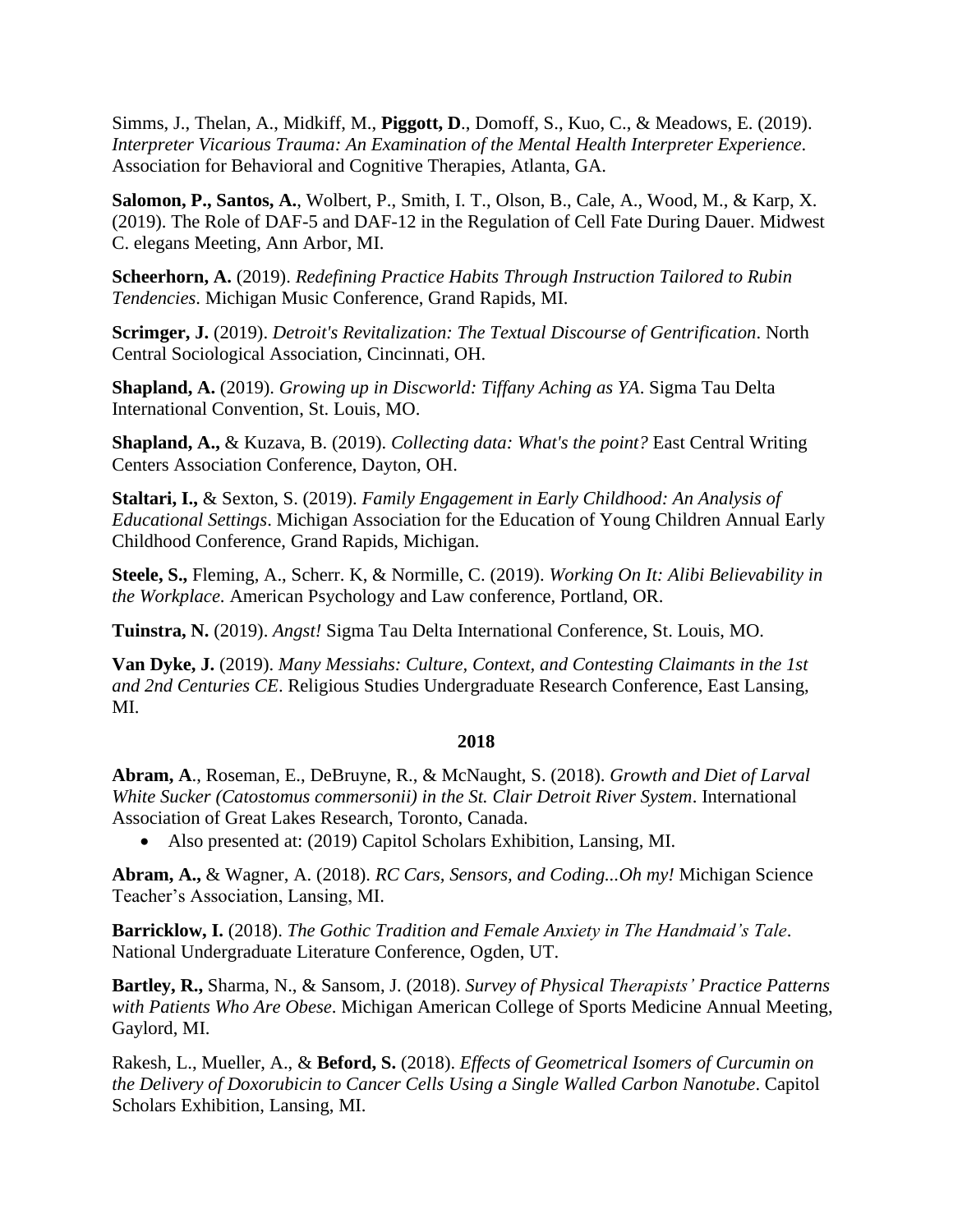Hansen, M., **Bernstein, T.,** & Dash, S. (2018). *Determining the Role of ztf-16 in the Heterochronic Pathway*. Midwest C. elegans Meeting, Ypsilanti, MI.

**Bradley, K.** & Zikos, D. (2018). *A Survey to Recognize Inconsistencies in Patient Care Specialist Training*. Michigan Primary Care Association Clinical Conference, Lansing, MI.

**Brinkman, H.,** Ausmus, A., & Lee, C. (2018). *Synthesis of Water-soluble Antioxidant Dendrimers from Naturally Available Sources*. 255th Annual American Chemical Society National Meeting, New Orleans, LA.

**Brown, K.** (2018). *Best Practices and the Status Quo: Primary and Secondary Entrepreneurship Education in Michigan*. Capitol Scholars Exhibition, Lansing, MI.

**Brown, T.,** Pal, A., Prakash, M., Shaner, N., & Hochgeschwender, U. (2018). *Geneticallyencoded Light Sources for Non-invasive Optogenetics*. Capitol Scholars Exhibition, Lansing, MI.

**Conners, C.** (2018). *Michilimackinac in Crisis: Reacting to Michigan History in High School Classrooms*. GenCon Trade Day, Indianapolis, IN.

English, H., Agee, G., Hollenbeck, J., Chumak, A., **Conners, C.,** & Conklin, O. (2018). *Grammar myths*. Michigan Writing Center Association (MiWCA) Conference, Flint, MI.

**Crane, K.**, & Domoff, S. (2018). *Developing an Intervention to Promote Healthy Social Media Use in an Adolescent Inpatient Population*. Midland Public Schools, Midland, MI.

**Danielson, N.,** & Swarts, B. (2018). *Chemoenzymatic Synthesis and Evaluation of 5-Deoxy-5- Thio-D-Trehalose as a Trehalase-resistant Trehalose Surrogate.* 13th Annual Midwest Carbohydrate and Glycobiology Symposium, Madison, WI.

**Davis, A.,** & Parker, K. (2018). *The Morphological, Semantic and Syntactic Features of Preschool Children's Books*. Michigan Speech Language and Hearing Association Conference, Kalamazoo, MI.

Stewart, A., **Kendziorski, G**., **Deak, Z.**, Bartosek, N., Rezmer, B., Jenrow, K., Rossignol, J., & Dunbar, G. (2018). *Transplantation of Neurotrophin-3 Overexpressing Mesenchymal Stem Cells Rostral and Caudal to the Epicenter Following Spinal Cord Injury*. Capitol Scholars Exhibition, Lansing, MI.

**Domagalski, K.**, Normile, C., Catlin, M., & Scherr, K. C. (2018). *Only Time Will Tell; The Effects of Interrogation Length on Juror Decision-making*. American Psychology-Law Society Annual Conference, Memphis, TN.

Arcy, K, Cady, R., **Duffy, K.,** McConnon, A., & Strong, K. (2018). *Stories of Stroke: An Analysis of Themes in Online Narratives*. Michigan Speech Language Hearing Association Annual Conference, Kalamazoo, MI.

**Evans, N.**, Reilly, M., & French, E. (2018). *Do Pigeons Learn About Repeating Series of Interreinforcement Intervals? A Direct Replication of the Classic Research*. Convention for the Association of Behavior Analysis International, San Diego, CA.

**Gerrie, R. E.** (2018). *The Association Between Offense Type and Open-ended Question Usage Among Frontline Police Trainees*. Tasmania Police Academy, Hobart, Tasmania, Australia.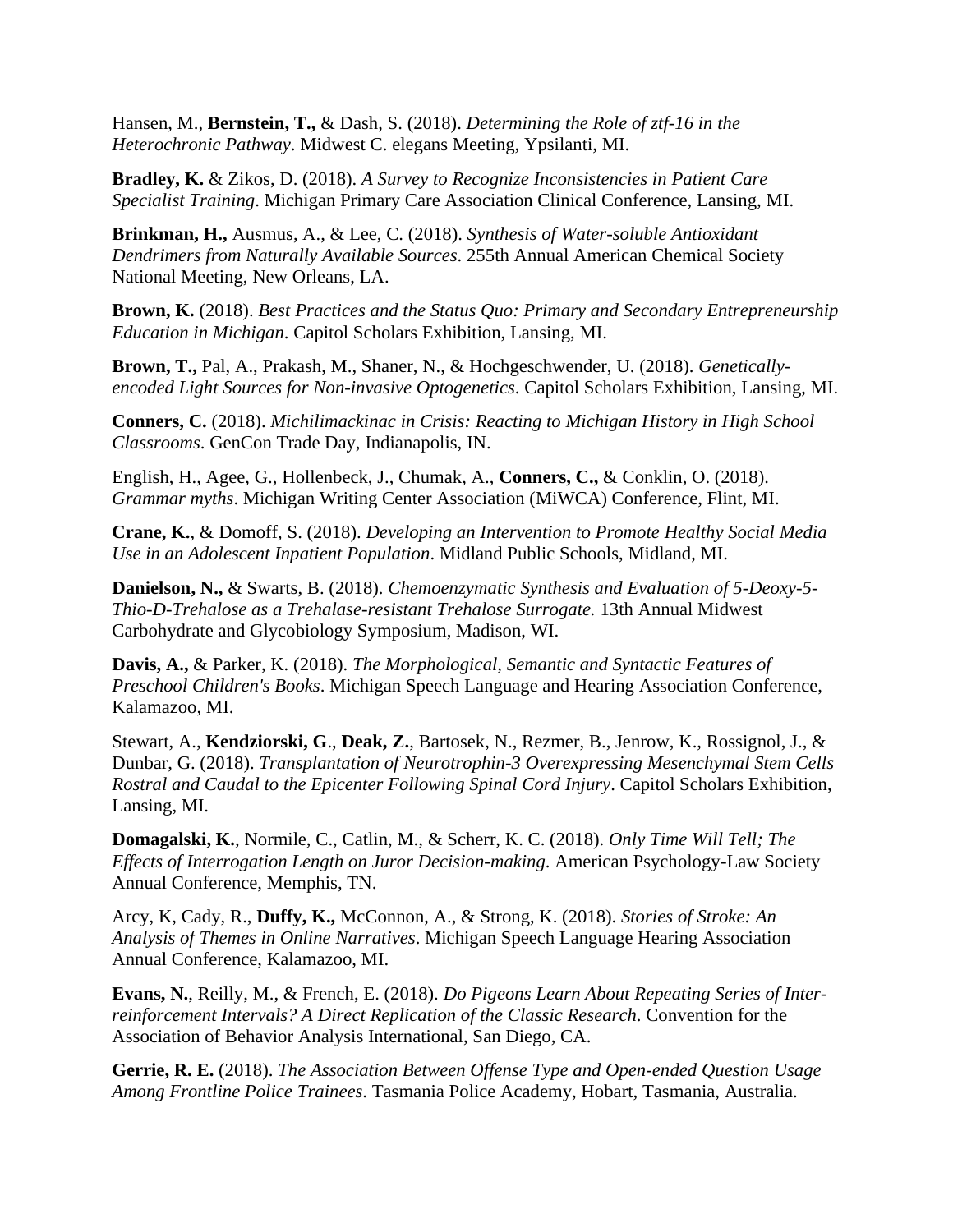**Gregory, H.** (2018). *An Analysis of Morocco's Counterterrorism Apparatus*. The Michigan Political Science Association, Lansing, MI.

**Griffith, K.**, **Maat, A., Steward, M.** & Rouech, K. (2018). *Teaching Kindness in the Classroom: An Extended Analysis of Implementing Character Education into the Classroom Using Picture Books and Discussion*. Mid-East Honors Association, Columbus, OH.

**Groenhout, E.** (2018). *Measuring the Effectiveness of Short-term Mission Trips*. AMI Conference, Kansas City, MO.

**Guenin, S.,** C. Pakula, & Swanson, B. (2018). *Walking over Wildlife: The Effects of Hiking Trails on Small and Meso-mammals*. 2019 Meeting of The American Mammalogical Society – Washington D.C.

Brown, H., Palmer, S., & **Hager, V.** (2018). *Cognitive Functioning in Older Adults with Hearing Aids.* American Academy of Audiology, Nashville, TN.

**Hanlon, E.** (2018). *Parent Decision-making in the Use of Psychotropic Medications for Their Children with CHARGE*. CHARGE Syndrome Conference, Dallas, TX.

**Hansen, M.**, Matharoo, A., Bernstein, T., Pifer, J., & Karp, X. (2018). *Characterizing the Role of ztf-16 in a C. elegans Stem Cell Model*. Midwest Annual Worm Meeting, Grand Rapids, MI.

**Hecht, T.,** Hawkins, A., & Saltarelli, W. (2018). *Educating Second-year Clinical Physician Assistants on "Exercise is Medicine."* Michigan ACSM Conference, Gaylord, MI.

**Heldt, H.,** Trager, L., & Douglas, N. (2018). *The Impact of a Combined Semantic Feature Analysis and Sound Production Treatment Approach on Patient-reported Outcomes in a Person with Aphasia*. The Michigan Speech-Language Hearing Association, Kalamazoo, MI.

Brockman, E., **Hicks, T.,** Kish, R., Kurtze, K., Neyer, J., Runstrom, J., & Schoenborn, A. (2018). *Bringing Argument to Life: 5 Views on the College, Career and Community Ready Writers Program*. National Council of Teachers of English 2018 Fall Conference, Houston, TX.

**Higgins, S., Hoch, A.**, Camarena, P., & Rouech, K. (2018). *Beyond Earning Grades: Lessons from HON 100*. Mid-East Honors Association Conference, Columbus, OH.

Jankens, B., **Hoch, A.,** & Galvin, S. (2018). *The Impact of Promise Programs on Schools and Communities in Michigan*. Annual Conference of the International Council of Professors of Educational Leadership. Charlotte, NC.

**Homrich, H.**, & Hicks, T. (2018). *Literary Science: The Integration of ELA and Science at the Secondary Level to Promote Scientific Literacy*. Michigan Science Teacher Association Conference, Lansing, MI.

Squires, K., **& Hossack, C**. (2018). *Access and Advocacy*. Michigan Speech-Language and Hearing Association, Kalamazoo, MI.

**Howell, A.** (2018). *Brighter, More Sirens*. Sigma Tau Delta International Convention, Cincinnati, OH.

**Howell, A.** (2018). *The Constitution of the Individual Self and the Rise of Identity in Rousseau's Confessions*. National Undergraduate Literature Conference, Ogden, UT.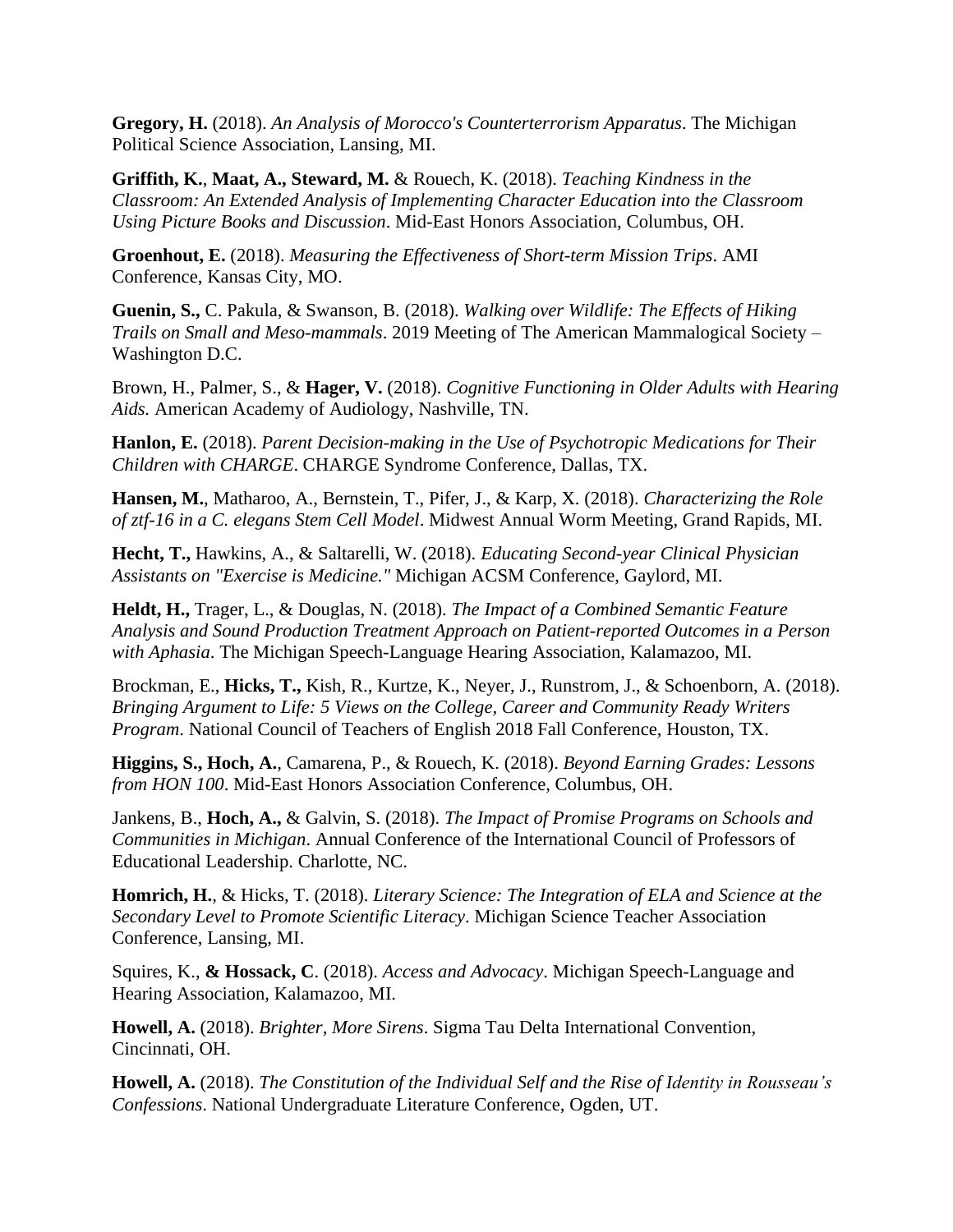**Kanouse, R.** (2018). *The Feminine Under Fascism*. Sigma Tau Delta International Convention, Cincinnati, OH.

**Kendziorski, G.,** Stewart, A. N., Deak, N. C., Bartosek, N. C., Rezmer, B. E., Jenrow, K., Rossignol, J., & Dunbar, G. L. (2018). *Enhancing Axon Regeneration Using NT-3 Expressing MSCs Following Spinal Cord Injury*. Capital Scholars Exhibition, Lansing, MI.

McDonald, J. & **Kenny, L.** (2018). *Teaching Physics with Toys*. National Science Teachers Association Conference, Charlotte, North Carolina.

**Lewan, M.,** Kneisel, A., & Uzarski, D. (2018). *Phragmites australis in Great Lakes Coastal Wetlands Acting as a Filter of Nutrients from the Landscape*. Annual EPA Coastal Wetland Monitoring Program meeting, Midland, MI.

**McClain, D.,** Estrade, A., & Nepal, N. (2018). *AIDA Veto Detector for β-decay Experiments*. Capitol Scholars Exhibition, Lansing, MI.

**McEnroe, S.,** Affoo, R., & Smith, M. (2018). *Intelligibility in Context Scale as a Functional Outcome Measure for Children with Speech Sound Disorders*. Michigan Speech Language Hearing Association Annual Conference 2018, Kalamazoo, MI.

**Millis, H.,** Evans, N., & Whiting, S. (2018). *Effects of Behavioral Skills Training on Extended Conversational Exchanges in an Adolescent with Autism*. Michigan Autism Conference, Kalamazoo, MI.

**Messing, C., Schafer, T., Wood, O., Dynda, V., MacDonald, B.**, Camarena, P., Rouech, K., & **Nareski, S.** (2018). *Honors in Professional Fields: Lessons from a Review of NCHC Member Institutions*. National Collegiate Honors Council Conference, Atlanta, GA.

Sturm, J., & **Nitzel, A.** (2018). *Promoting Educators' Implementation of Writing Instruction for Students with Complex Instructional Needs: A Preliminary Study*.

Sturm, J., & **Nitzel, A.** (2018). *Promoting Teachers' Implementation of Writing Instruction & Core Vocabulary for Students with Autism Spectrum Disorders*. American Speech-Language and Hearing Association Annual Conference, Boston, MA.

Sharp, G., Popovic, S., Engler, M., Engler, P., & **Novak, L.** (2018). *Nonviolence as a Strategy*. Nonviolence: Why a Nonviolent Approach is Vital to Progress, Grand Rapids, MI.

Davis, A., & **Parker, K.** (2018). *The Morphological, Semantic, and Syntactic Features of Preschool Children's Books*. Annual Michigan Speech Language Hearing Association Conference, Kalamazoo, MI.

**Purol, M.,** Miller, A. L., & Domoff, S. E. (2018). *Maternal Factors Predicting Child Mealtime Media Use*. Midwestern Psychological Association, Chicago, IL.

**Richards, K.**, McEnroe, S., Affoo, R., & Smith, M. (2018). *Use of the Intelligibility in Context Scale as an Outcome Measure of Speech and Language Intervention in Young Children*. Michigan Speech Language Hearing Association Conference, Kalamazoo, MI.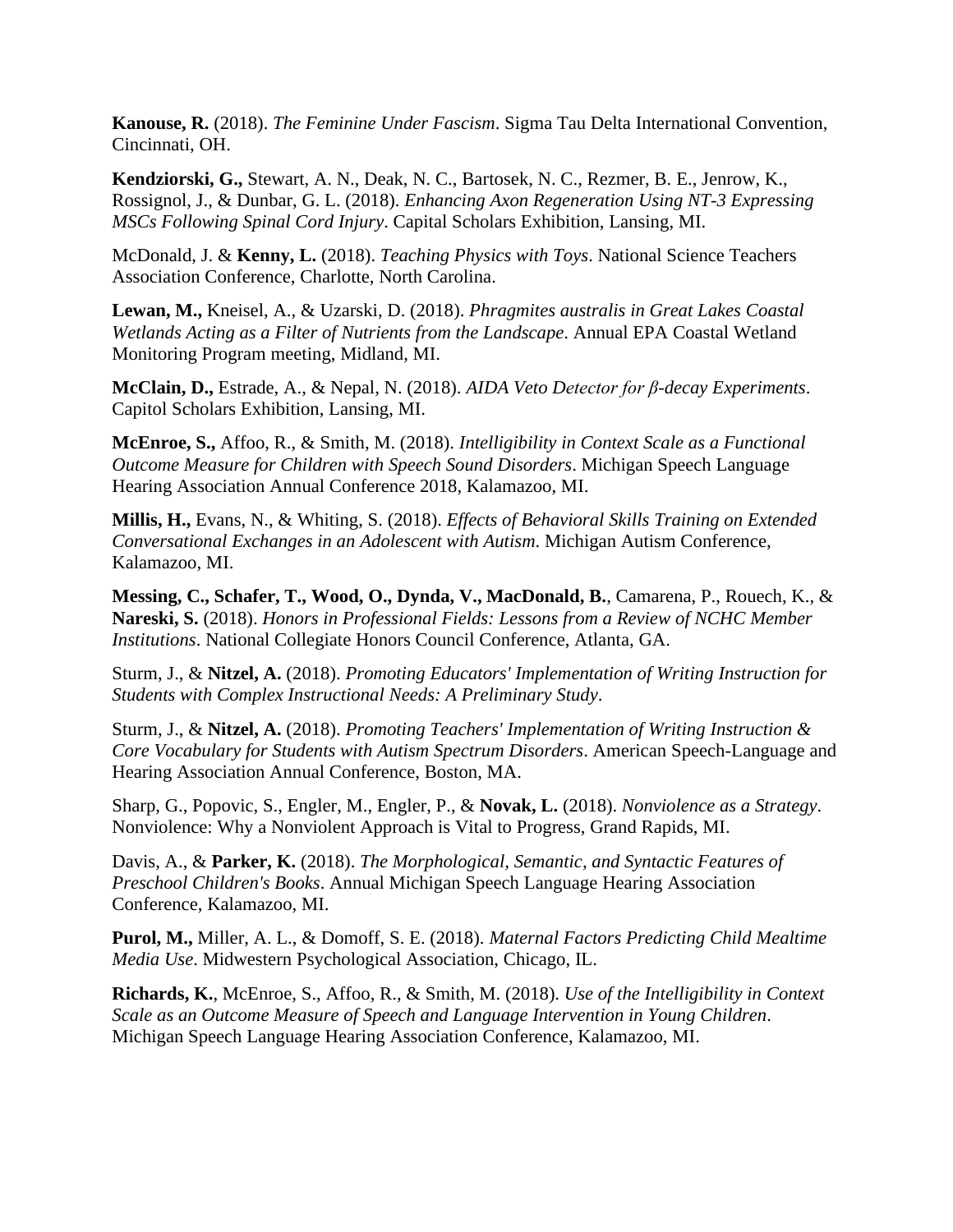**Robinson, C**., Brenner, S., Borgen, A., Peterson, K., Miller, A., & Domoff, S. (2018). *Dietary Quality of Children's Meals When Multiple Media Devices are Present*. Midwestern Psychological Association, Chicago, IL.

• Also presented at: (2018) Capitol Scholars Exhibition, Lansing, MI.

**Salerno, C.,** & Greenlee-Wacker, M. (2018). *Optimizing a Mixed Lymphocyte Reaction: A Key to Understanding the Role of Interferon-gamma in Chronic Granulomatous Disease*. Autumn Immunology Conference, Chicago, IL.

Wood, M., Ranke, K., Cale, A., Fisher, M., **Salomon, P., Santos, A.**, **Savage, L.**, Nika, L., Alessi, A., Freeberg, M., Lalk, K., Schmidt, K., Kim, J., & Karp, X. (2018). *The Role of DAF-16/FoxO & microRNAs in the Regulation of Cell Fate During Dauer*. Midwest C. elegans Meeting, Ypsilanti, MI.

Hicks, T., & **Schepak, M.** (2018). *The Case of Transfer in the Writing Workshop*. Michigan Reading Association, Detroit, MI.

**Scrimger, J.**, O'Bryant C., Rimmell, C., & Hayes, R. (2018). *Legislating Revenge Porn: Issues with Terms and Definitions*. American Society of Criminology Meeting, Atlanta, GA.

**Shapland, A.** (2018). *The Role of the Reader in Italo Calvino's If on a Winter's Night a Traveler*. National Undergraduate Literature Conference, Ogden, UT.

**Shapland, A.** (2018). *Origins of Young Adult Literature: Significance of an Application of Genre Theory*. Sigma Tau Delta International Convention, Cincinnati, OH.

**Smith, M.,** Jensen, A., Mohanty, D., & Dilling, W. (2018). *Mechanisms of Flavin Cofactors for Enzymatic Function* [Conference Presentation]. 255th ACS National Meeting, New Orleans, LA.

• Also presented at: (2018) Capitol Scholars Exhibition, Lansing, MI.

**Stevens, B.,** Koon, M., Wolber, J., Ray, C., & Steinhilb, M. (2018). *Analyzing Toxic Tau Degradation and Clearance in Drosophila*. Michigan Chapter of the Society for Neuroscience, Detroit, MI.

• Also presented at: (2018) Capitol Scholars Exhibition, Lansing, MI.

**Tibbe, T.,** & Poole, D. A. (2018). *Against Statistical Advice, Experimental Child Eyewitness Manuscripts Often Bin Age*. Association for Psychological Science, San Francisco, CA.

**Tinney, E.**, & Correia Jr., J. (2018). *Difficulties with Classifying and Analyzing the Low Level Jet in a Convection Allowing Ensemble*. 98th American Meteorological Society Annual Meeting, Austin, TX.

**Tithof, G.,** Kosiara, J., Kneisel, A., Uzarski, D. G., & Pangle, K. (2018). *Analysis of Water Movement from Human-impacted Coastal Areas in Northern Lake Michigan*. International Association for Great Lakes Research, Toronto, Canada.

**Titus, M.**, & Whiting, S. (2018). *Assessing Parent Attitudes: Scientific and Laymans Autism Treatment Terminology*. Behavior Analysis Association of Michigan, Ypsilanti, MI.

Heldt, H., **Trager, L.**, & Douglas, N. F. (2018). *The Impact of a Combined Semantic Feature Analysis and Sound Production Treatment Approach on Patient-reported Outcomes in a Person*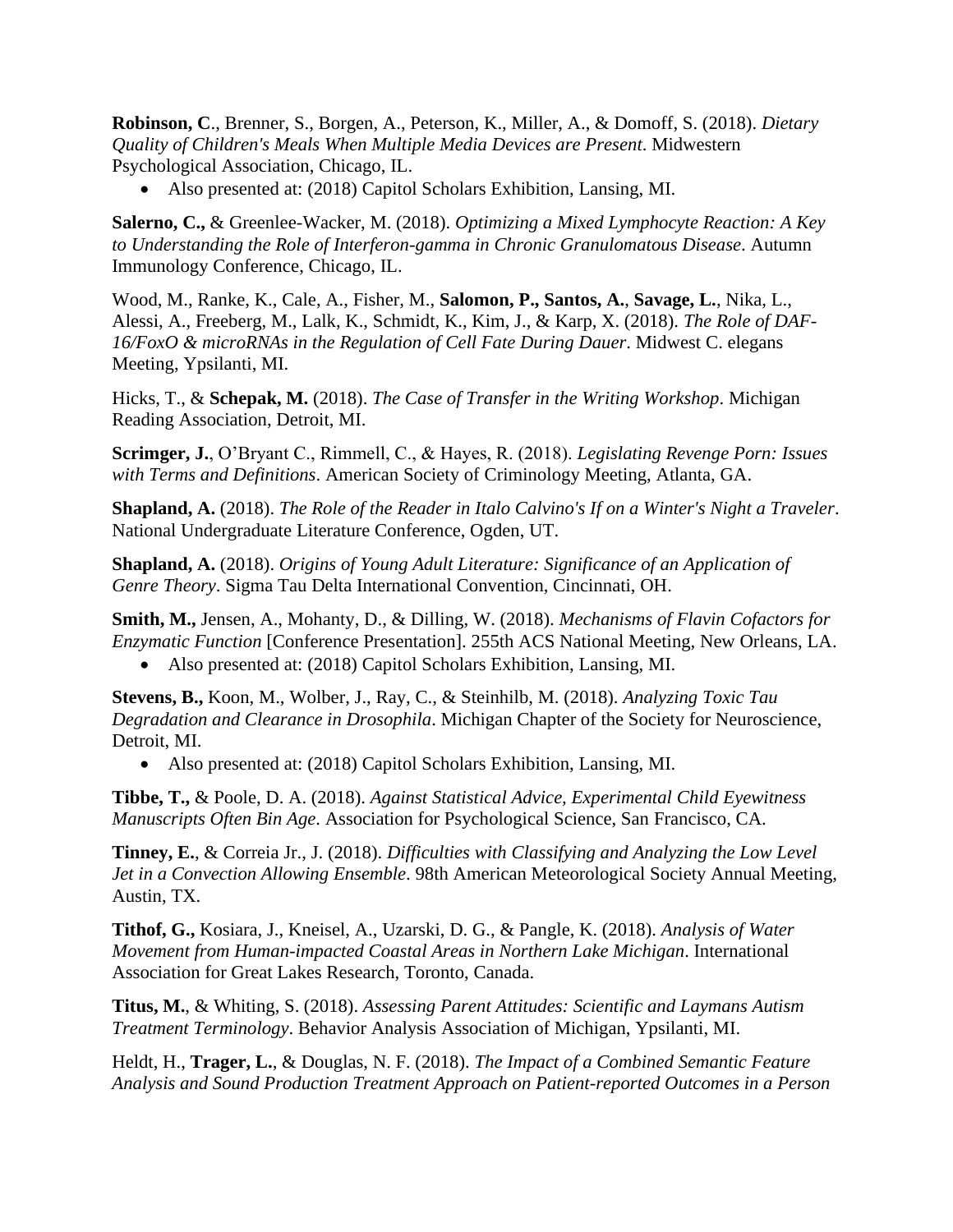*with Aphasia*. Michigan Speech-Language-Hearing Association Annual Conference, Kalamazoo, MI.

**VanMeter, A.**, & Gallaher, A. (2018). *Sustainability is Centra*l. Clinton Global Initiative University, Chicago, IL.

**Warznie, J.**, & Schisa, J. (2018). *Analysis of Protein Dynamics in Response to Heat Stress in C. elegans Eggs*. Capitol Scholars Exhibition, Lansing, MI.

### **2017**

Lowes, K., Shapland, A., Buttazonni, G., **Barricklow, I.**, & Mills, J. (2017). *Different Abilities in the Writing center*. Michigan Writing Center Association Conference, Rochester, MI.

**Barricklow, I.** (2017). *Fey von Hassell's A Mother's War: Peace Education Implications*. Annual Bertha von Suttner Master Class, Brazzacco Alto, Italy.

Dannatt, J. E, Maleczka, R. E., Jr., Lee, A., & **Bedford, S.** (2017). *Synthesis of Polyhedral Oligomeric Silsesquioxane Cages with Unique Organic Functionality*. Mid-SURE, Ann Arbor, MI.

Groenevelt, J., Callus, J., & **Bedford, S.** (2017). *For the Students, by the Students; Actively Working to Develop Resources for CMU Chemistry Undergrads*. ACS National Meeting, San Franciso, CA.

**Bennett, R.** (2017). *Representations of Mental Illness in Young Adult Literature*. Michigan Council for Teachers of English, East Lansing, MI.

• Also presented at (2017) National Council for Teachers of English, St. Louis, MO.

Hansen, M., Matharoo, A., & **Bernstein T.** (2017). *Determining the Role of ztf-16 in the Heterochronic Pathway*. Midwest C. elegans Meeting, Grand Rapids, MI.

Shah, A., Arenett-Butscher, C., Betz, J., Bowers, B.**, Brinkman, H.**, Muhith, S. N., & LeCaptain, D. (2017). *Spectroscopic and Liquid Chromatographic Analysis of Craft Beer*. Midland Local American Chemical Society Meeting, Saginaw, MI.

**Brown, T.,** Pal, A., Prakash, M., Shaner, N., Hochgeschwender, U. (2017). *Genetically-encoded Light Sources for Non-invasive Optogenetics*. Annual Meeting for Society for Neuroscience, Washington, D.C.

• Also presented at (2017) Emerging Researchers National Conference, Washington, D.C. & (2017) Annual Biomedical Research Conference for Minority Students, Phoenix, AZ.

**Buttazzoni, G.** (2017). *The Spatilization of Identity in "The New York Trilogy."* National Undergraduate Literature Conference, Odgen, UT.

**Finneran, M.,** Nunez, J., Kothopalli, N. R., & Burgett, A. (2017). *Cloning ORP Protein Family Members for Novel Therapeutic Drug Development*. Curiosity to Creativity Research Symposium, Norman, OK.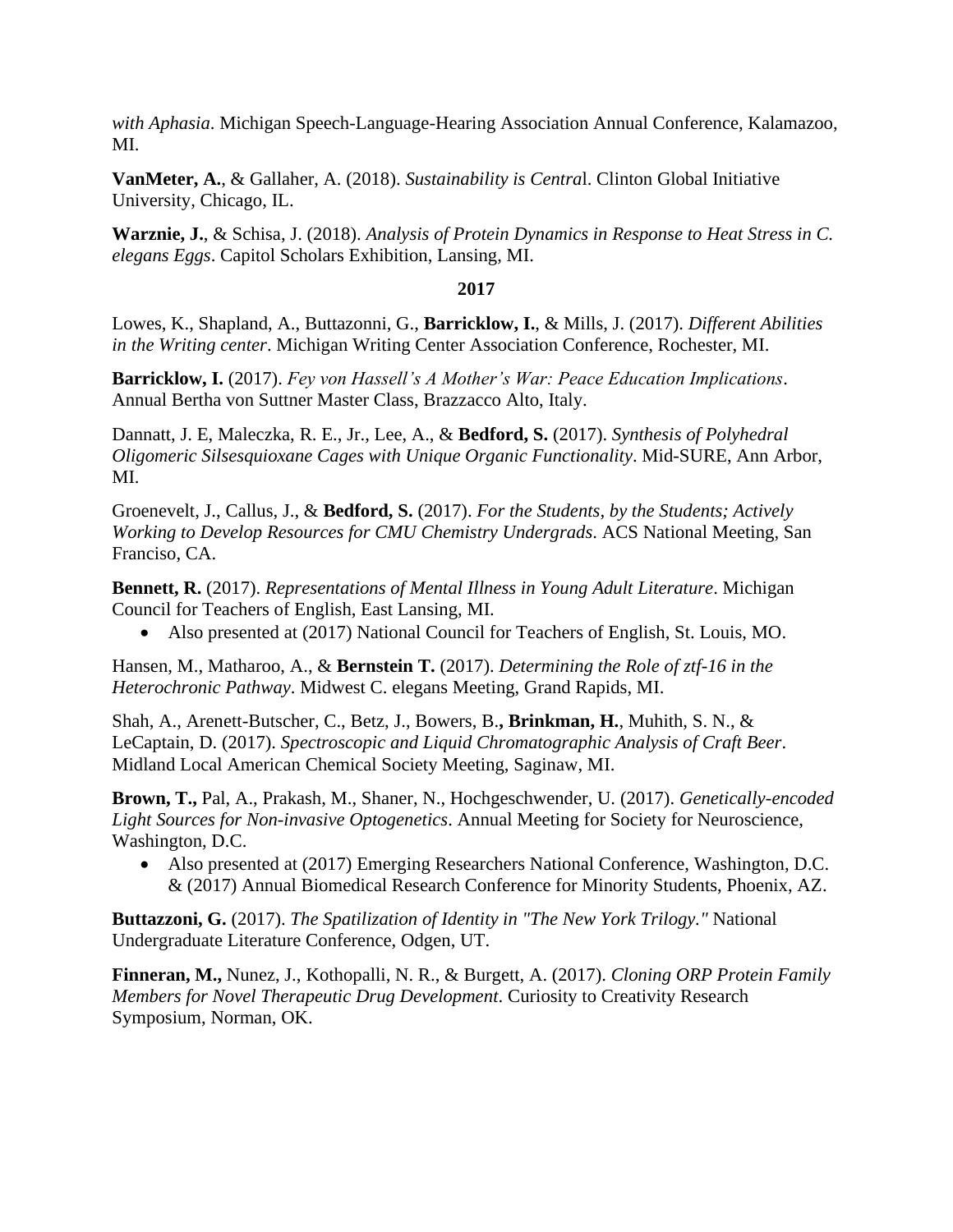**Finneran, M.,** Altemus, M., Sandstrom, M., & Johansen, J. (2017). *Examining Dopamine, 3,4 dihydroxyphenylacetic Acid, and Homovanillic Acid Levels in a LRRK1 Knockout Mouse Model using HPLC*. Michigan Society for Neuroscience Conference, Ann Arbor, MI.

• Also presented at (2018) Capitol Scholars Exhibition.

**Gerrie, R. E.** (2017). *Intervention for High-risk Adolescents: Developing and Adhering to Healthy Social Media Practice*. C. S. Mott Children's Hospital, Ann Arbor, MI.

**Hansen, M.**, Matharoo, A., Bernstein, T., Montoye, E., Lardie, B., Daul, A., Rougvie, A., Alessi, A., Kim, J., & Karp, X. (2017). *The Role of ztf-16 in the Maintenance of Multipotency After Dauer*. 21st International C. elegans Meeting, Los Angeles, CA.

Peters, S., **Hendrick, L.**, Hackett, R. A., Monfils, A. K., Gilbert, E., Nelson, G., Cuthrell, D., Monfils, M. J., Henry, K., Cahill, B. C., & Belitz, M. (2017). *Research and Management Applications of Online Collections Data: A Case Study of Prairie Fen Biodiversity*. Digital Data in Biodiversity Research, Ann Arbor, MI.

• Also presented at (2017) Botanical Society of America, Fort Worth, TX.

Angst, H., **Higgins, S.**, **Hoch, A.,** Kenny, L., Rademacher, J., Rouech, K., & Szilagyi, B. (2017). *Developing Excellent Educators with Diverse Group Observations*. Mid-East Honors Association Conference, Ypsilanti, MI.

**Hicks, T.,** Kish, R., & Schoenborn, A. (2017). *Bringing Argument to Life: Our views on the College, Career, and Community Ready Writers Program*. Michigan Council of Teachers of English 2017 Fall Conference, Lansing, MI.

Stoll, E., & **Howell, A.** (2017). *The Honors Colloquium: The Evaluation of a One-credit Experiential Course*. Mid-East Honors Association Conference, Ypsilanti, MI.

**Howell, A.** (2017). *Honey Veins*. Sigma Tau Delta International Convention, Louisville, KY.

Hinck, S., Hinck, E., & **Howell, A.** (2017). *Creating Change Through Transformative Learning Opportunities*. Central States Communication Association Conference, Minneapolis, MI.

Barricklow, I., Riley, E., **Howell, A.**, & Scheerhorn, A. (2017). *Expectations v. Reality of Writing Center Work*. Michigan Writing Center Association Conference, Macomb, MI.

**Kolany, R.,** & Templeton, A. (2017). *Prophylactic Nature of Incidental Brain Irradiation in Development of Metastases*. West Michigan Regional Undergraduate Science Research Conference, Grand Rapids, MI.

**Lemke, D.,** Agee, G., Coon, B., & English, H. (2017). *LGBTQ+ and you*. Michigan Writing Centers Association, Rochester, MI.

**Lempke, S.**, & Greenlee-Wacker, M. (2017). *Pro-inflammatory Nature of Neutrophil-derived Ectosomes Depends on Staphylococcus aureus Viability*. Autumn Immunology Conference, Chicago, IL.

**MacDonald, B.,** & Nichol, J. (2017). *Understanding the Saxophone Mute: An Analysis of Professional Opinions Concerning Saxophone Mutes*. Michigan Music Conference, Grand Rapids, MI.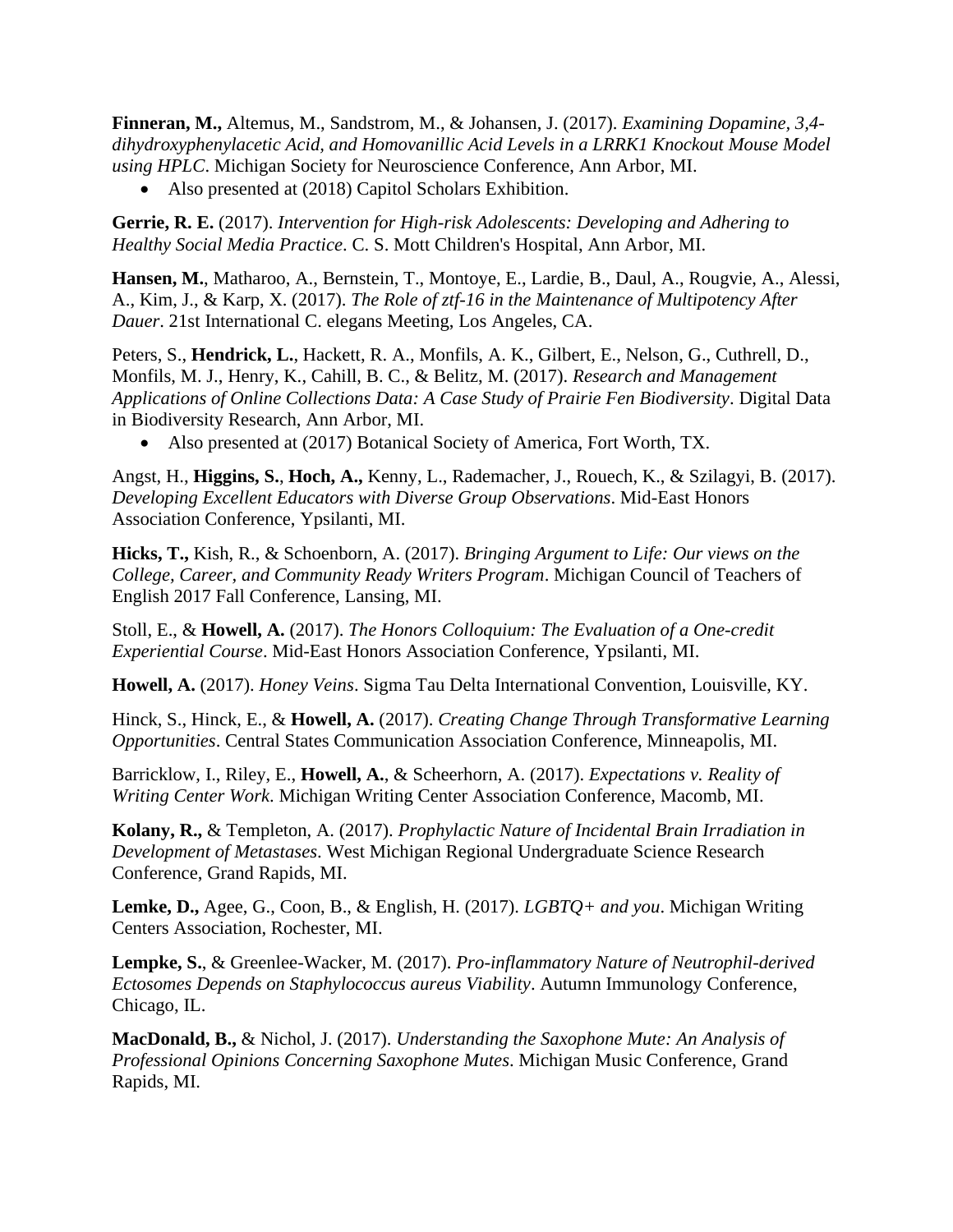Rouech, K., **MacDonald, B.,** & Dynda, V. (2017). *The National Presence of Teacher Education Within the Field of Honors*. National Collegiate Honors Council Conference, Atlanta, GA.

**Matthews, D.,** & Mamp, M. (2017). *Lois K Alexander-Lane: Black Fashion Pioneer*. The Costume Society of America Midwest Regional Symposium, Cincinnati, OH.

**McClain, D.,** Hatcher, D. W., & Estrade, A. (2017). *Scintillator Detector Development at Central Michigan University*. Division of Nuclear Physics, Pittsburgh, PA.

**Messing, C.,** & Nareski, S. (2017). *Business in Honors: A Review of NCHC Institutions*. National Collegiate Honors Council Conference, Atlanta, GA.

Borsheim-Black, C., Schoenborn, A., & **Mora, N.** (2017). *Study of Choice Reading in a Senior, Advanced Placement English Classroom*. Michigan Council of Teachers of English, Lansing, MI.

Swanson, B., & **Morris, C.** (2017). *Difference in Habitat Use Between the Sexes of Chrysemys picta*. Pierce Cedar Creek Institute Summer Research Presentations, Hastings, MI.

**Nieman, J.,** & Wood-Nartker, J. (2017). *Autism Spectrum Disorder (ASD): Designing Empowering Environments for Sensitive People*. Aging and Society Virtual Conference, Berkeley, CA.

**Nieman, J.,** & Wood-Nartker, J. (2017). *Intergenerational Center with Sensitivity to Autism Spectrum Disorder*. Interior Design Educators Council, Chicago, IL.

• Also presented at (2017) Patient-Centered Design Innovation Summit, Savanna, GA.

Sturm, J., & **Nitzel, A.** (2017). *Promoting Educators' Implementation of Writing Instruction for Students with Complex Instructional Needs: A Preliminary Study*. American Speech-Language and Hearing Association Annual Conference, Los Angeles, CA.

• Also presented at (2018) Michigan Speech-Language and Hearing Association Annual Conference, Kalamazoo, MI.

Williams, M., **Nouhan, M.,** & Piatek-Jimenez, K. (2017). *Students Stereotypes of Mathematicians in Relation to Gender and Race*. Annual Conference of the North American Chapter of the International Group for the Psychology of Mathematics Education, Indianapolis, IN.

**Pehote, G.,** Bodas, M., Brucia K., & Vij, N. (2017). *Autophagy Augmentation Restores Cigarette Smoke-impaired Bacterial Phagocytosis in Murine Macrophages*. Michigan Thoracic Society Annual Scientific Session, Novi, MI.

**Piggott, D.,** Nutkins, C., Whiting, S., Conway, M., Outman, N., & Brenner, A. (2017). *Going Off Script: Use of Behavioral Interventions to Reduce Scripting in a Teenage Boy with ASD*. Michigan Autism Conference, Kalamazoo, MI.

• Also presented at (2017) Behavior Analysis Association of Michigan, Ypsilanti, MI.

Conway, M., **Piggott, D.**, Rau, A., Brenner, A., & Whiting, S. (2017). *Suboptimal Choice in Children with Autism: Translations from Basic Science*. Michigan Autism Conference, Kalamazoo, MI.

• Also presented at (2017) Behavior Analysis Association of Michigan, Ypsilanti, MI.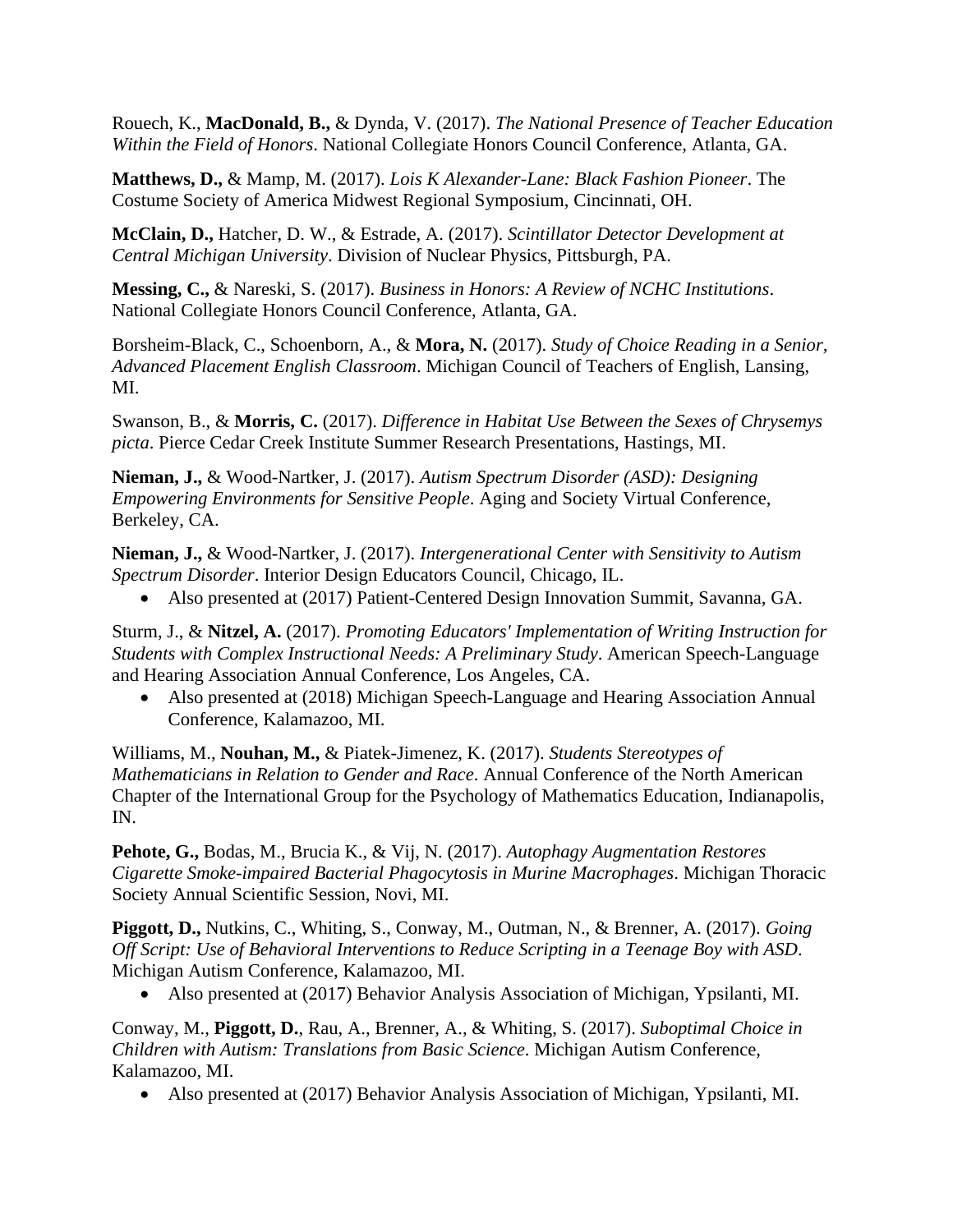Ranke, K. J., **Savage, L. T**., Alessi, A. F., Kim, J. K., Karp, X. (2017). *SGK-1 and the Regulation of microRNA Activity After Dauer*. Midwest C. elegans Meeting, Grand Rapids, MI.

Camarena, P., Messing, C., Nareski, S., Rouech, K., **Schafer, T**., & Wood, O. (2017). *Honors in professional fields: Lessons from a review of NCHC member institutions*. National Collegiate Honors Council Annual Conference, Atlanta, GA.

**Scrimger, J.**, Kumar, A., Ali, A., Wheat, M., Alvarez, R. & Alvarez, A. (2017). *Speaking Their Truth: Learning from Youth evaluation efforts in communities* [Conference Presentation]. Fourth International Center for Culturally Responsive Evaluation and Assessment Conference, Chicago, IL.

• Also presented at (2018) American Evaluation Association Conference, Cleveland, OH.

**Shapland, A.** (2017). *Different Abilities in the Writing Center*. Michigan Writing Center Association Conference, Rochester, MI.

**Stevens, B.,** Koon, M., Wolber, J., & Steinhilb, M. (2017). *Analyzing Toxic Tau Degradation and Clearance in Drosophila*. Michigan Chapter of the Society for Neuroscience, Ann Arbor, MI.

**Turner, K.** (2017). *Managing the Divide: Student and Teacher Perceptions of Independent Reading*. National Council of Teachers of English National Conference, Atlanta, GA.

**Turner, K.** (2017). *The Lies They Told Me*. Sigma Tau Delta International Convention, Louisville, KY.

Montalbano, A., Davis, M., Wood, M., **Warznie, J.,** Lerous, D., Gach, G., & Schisa, J. (2017). *Biphasic Response to Osmotic Stress in the C. elegans Germline*. Midwest Worm Meeting, Grand Rapids, MI.

**Wolber, J. M.,** Urbanek, B. L., Lopez-Casillas, I. C., Swarts, B. M., & Woodruff, P. (2017). *Inhibition of Mycobacterial Growth and Biofilm Formation by Chemoenzymatically Synthesized Trehalose Analogues*. The 253rd American Chemical Society National Meeting, San Franciso, CA.

• Also presented at (2017) Wayne State University 18th Annual Chemistry Graduate Research Symposium, Detroit, MI.

Popp, T., & **Wolber, K.** (2017). *Measuring the Social/Emotional Readiness of Children Entering Kindergarten*. Michigan Association for the Education of Young Children, Grand Rapids, MI.

Kaufman, A., Lynn, L., Ricketts, M., & **Wolber, K.** (2017). *Integrated Units*. National Association for Professional Development Schools, Washington, D.C.

**Wood, O.,** Schafer, T., & Saltarelli, W. (2017). *Honors in Health Professions: Lessons from a Review of NCHC Member Institutions*. National Collegiate Honors Council Annual Conference, Atlanta, GA.

### **2016**

Mills, J., Riley, E., Scheerhorn, A., **Barricklow, I.**, & Howell, A. (2016). *Expectations vs. Realities: Dispelling Myths in the Writing Center*. Michigan Writing Center Association Conference, Detroit, MI.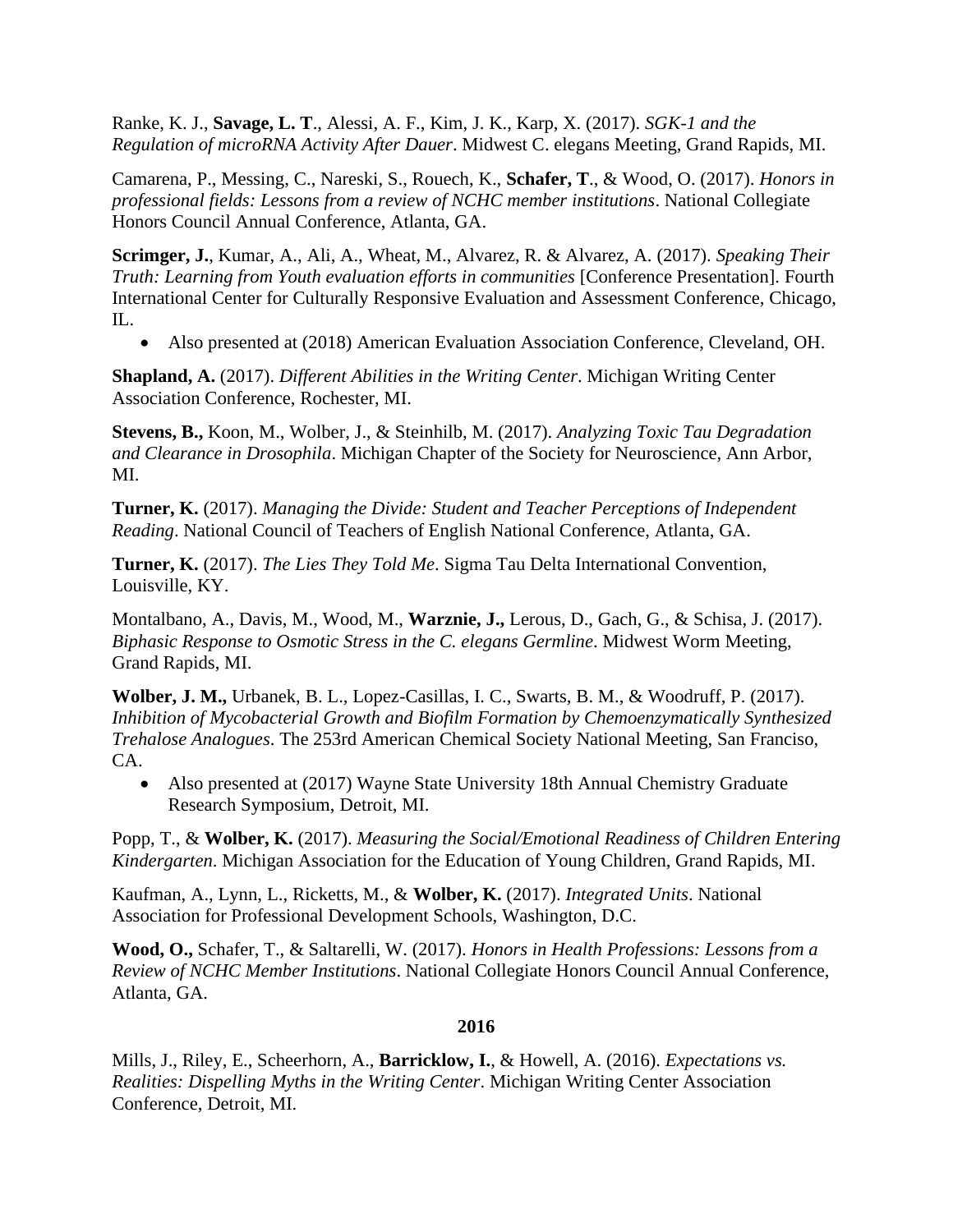**Brinkman, H.** (2016). *Determination of NELF Regulation of micro-RNA in Migratory GnRH neurons*. Augusta University REU Poster Presentation, Augustana, GA.

**Brumm, K. J**., Watson, N. M., Pangle, K. L., & Jonas, J. L. (2016). *Land Use Heterogeneity and Its Effects on Diet Composition of Juvenile Steelhead in Lake Michigan Tributaries*. Midwest Fish and Wildlife Conference, Grand Rapids, MI.

• Also presented at (2016) Capitol Scholars Exhibition, Lansing, MI.

**Crombez, E**., Keene, J., Altemus, M., Madsen, L., Johansen, J., & Marchalant, Y. (2016). *Influence of Neuroinflammation in the LRRK2 Mouse Model of Parkinson's Disease*. West Michigan Regional Undergraduate Science Research Conference, Grand Rapids, MI.

**Hass, H.,** & Chai, M. (2016). *The pH and Temperature-dependent Degradation of Glucosylsalicylic Acid as Determined by NMR and UV-Vis*. Michigan American College of Sports Medicine Conference, Gaylord, MI.

**Hendrick, L**., & Nicholson, K. (2016). *Comparison of Fluid Containment Equipment for Natural History Museum Collections*. Society for the Preservation of Natural History Specimen, Berlin, Germany.

**Lempke, S.,** & Chai, M. (2016). *Studies on Degradation of Mannosyl Salicylic Acid*. American Chemical Society National Meeting, Philadelphia, PA.

**Lempke, S.,** & Chai, M. (2016). *Kinetic Studies on Segradation of Mannosyl Salicylic Acid Under Biological Environments*. Midland American Chemical Society Fall Scientific Meeting, Midland, MI.

Newman, A., Reck, K., & **Piggott, D.** (2016). *Fighting to End Childhood Obesity: A Cross-state Family Impact Analysis*. National Council on Family Relations, Vancouver, British Columbia.

Hill, M., **Savage, L.,** & Karp, X. (2016). *The Role of cri-1 in Preventing col-19::GFP Expression in Dauer Larvae*. Midwest C. elegans Meeting, Grand Rapids, MI.

**Turner, K.** (2016). *Decay, Destruction, Dystopia: Depictions of Morality in "The Lottery" and The Hunger Games.* Pop Culture Association, Seattle, WA.

**Waddell, A.,** Barrett, T., & Park. K. (2016). The Effects of p35 Knockdown on Microglial Expression. Midwest Great Lakes Undergraduate Research Symposium, Columbus, OH.

# **2015**

**Burnia, P.** (2015) *Relationship Between Cardiovascular Risk Factors Using Flow Mediated Dilation and Intima Media Thickness of Blood Vessels in College Students*. Capitol Scholars Exhibition, Lansing, MI.

**Farrington, A.,** & Brown, J. (2015). *By Hook or by Crook: Gossip, Intelligence Sharing, and Wartime Deception Against Sideline States*. International Studies Association Annual Convention, New Orleans, LA.

**Foy, B.** (2015). *Predictors of Physical Activity Behavior in College Students: A Preliminary analysis*. Michigan American College of Sports Medicine Conference, Gaylord, MI.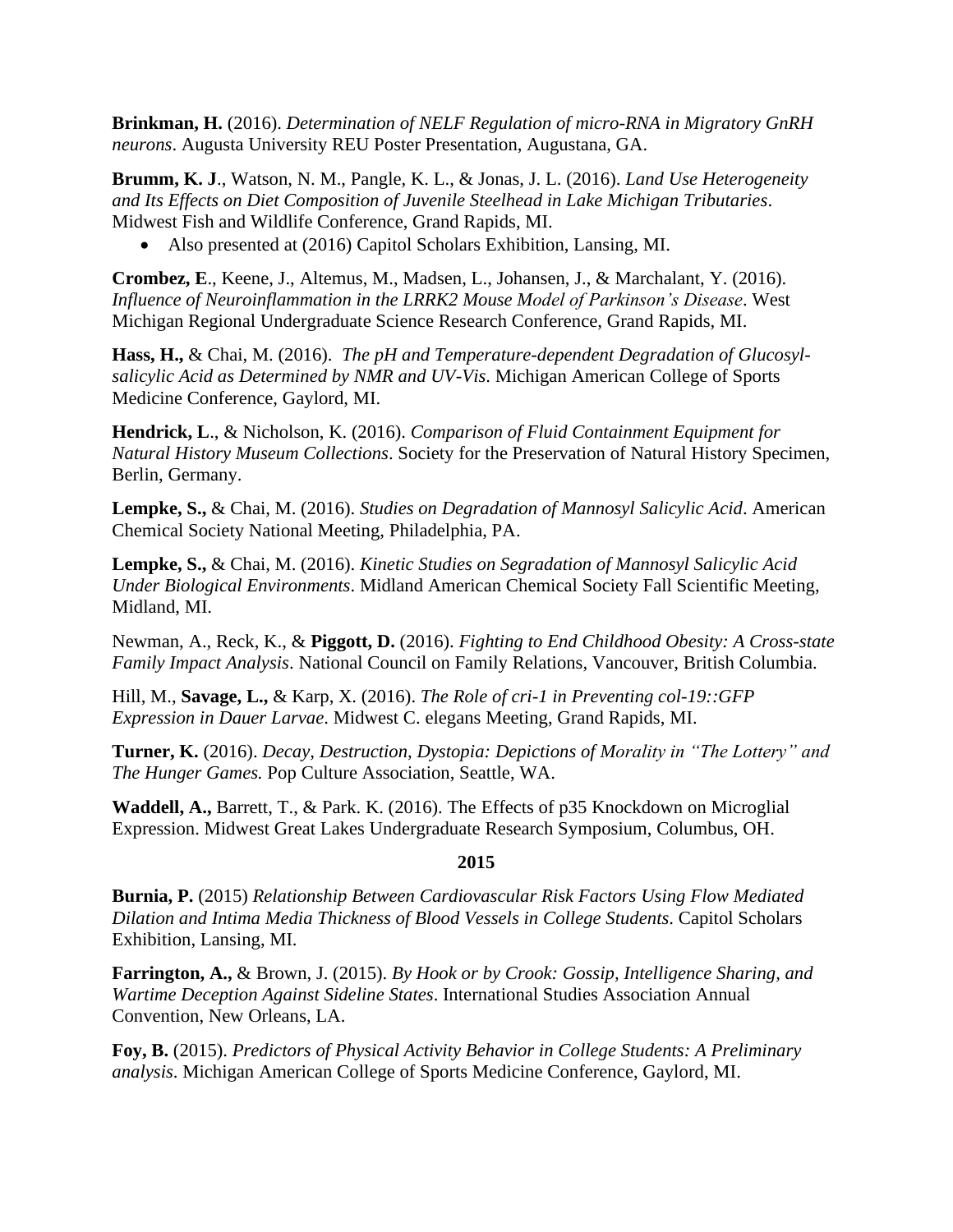Ashby, J., Pagan, A., **Gagnon, H.**, & Agauas, S. (2015). *Phonological Congruency Mediates Orthographic Preview Benefits: Evidence from Eye Movement*. Psychonomic Society's 56th Annual Meeting, Chicago, IL.

**Garcia, B.** (2015). *The Roles of Parents of First-generation College Students in High Academic Achievement*. Capitol Scholars Exhibition, Lansing, MI.

**Hicks, B.,** & Squires, K. (2015). *The Effect of Socioeconomic Status on Pragmatic Language Development in Preschool Aged Children*. Michigan Speech Language and Hearing Association State Conference, Lansing, MI.

Riddle, Z., Shepherd, A., **Homrich, H.**, & Kanouse, R. (2015). *Language in the Writing Center: A Conversation About You*. Michigan Writing Center Association Conference, Dowagiac, MI.

**Jones, K.** (2015). *Understanding Public Punitiveness: The Effects of Gender, Race, Class, and Age on Punitive Attitudes*. North Central Sociological Association, Cleveland, OH.

**Kuzava, B.** (2015). *Romanticism & Revolution: The Effect of the French Revolution on Wordsworth*. National Undergraduate Literature Conference, Ogden, UT.

Riley, E., Green, A., Thomet, A., & **Lemke D.** (2015). *Ice, Ice Breakers*. Michigan Writing Center Association, Dowagiac, MI.

**Marlow, E.K.**, Moore, A.C., Crane, A., Story, D., Lu, M. Dunbar, G., & Rossignol, J. (2015). *A Comparison of the Mouse BDNF-secreting Stem Cells and Human BDNF Secreting Stem Cells in the Treatment of Huntington's Disease in the R6/2 Mice*. Capitol Scholars Exhibition, Lansing, MI.

**Millar, C.** (2015). *The Servo-mechanical Feedback Loop in Neal Stephenson's Snow Crash*. National Undergraduate Literature Conference, Ogden, UT.

**Nieman, J.,** & Zuo, J. (2015). *The Effects of Color*. Michigan Environmental Health Association, Bay City, MI.

**Snider, A.** (2015). *Barcoding Epifauna and Ectoparasites in Antarctic Sea Spiders (Pycnogonida)*. Capitol Scholars Exhibition, Lansing, MI.

**Turner, K.,** & Polhemus, K. (2015). *Disabilities in the Writing Center*. Michigan Writing Center Association, Dowagiac, MI.

**Weaver, D.** (2015) *The Effects of High-fat Diet and Exercise on Brain-derived Neurotrophic Factor levels*. Michigan American College of Sports Medicine Conference, Gaylord, MI.

• Also presented at: (2015) Experimental Biology Conference, Boston, MA.

### **2014**

**Barker, S.,** Adeniyi-Kassim, E.; & Kourtev, P. (2014). *The Invasive Nitrogen Fixing Shrub Autumn Olive (Elaeagnus umbellata) Alters Soil Nitrogen Fixing Microbial Communities*. 99th ESA Annual Convention, Sacramento, CA.

**Kioussis, M.** (2014). *The Other Half of the Equation: The Use of Concepts from Genre Based Pedagogy in Writing Center Sessions for ESL Students*. Michigan Writing Centers Association Fall Conference, East Lansing, MI.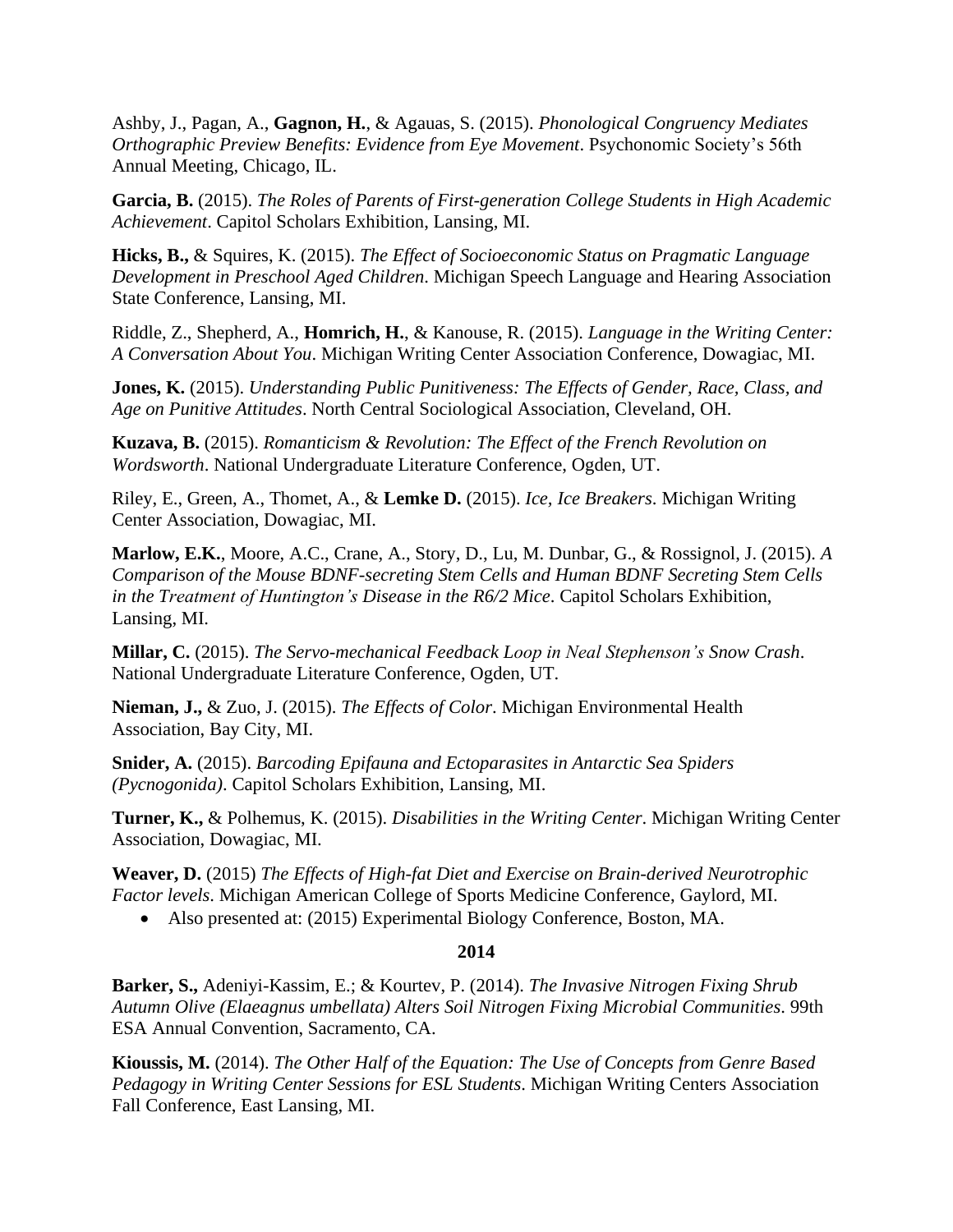**Kioussis, M.** (2014). *The Consultant Behind the Screen: Benefits and Challenges to Asynchronous Online Consulting*. East Central Writing Centers Association Conference, Oxford, OH.

Lossia, O., Wyse, R., **Marlow, E.,** Moore, A., Zeiler, S., Dunbar, G.L., & Rossignol, J. (2014). *Behavioral Outcomes of EGF and bFGF Primed-mesenchymal Stem Cells Used in the Treatment of an R6/2 Rodent Model of Huntington's Disease*. Michigan Chapter Society for Neuroscience, Kalamazoo, MI.

Culver, R., Wyse, R., Lossia, O., **Marlow, E.,** Moore, A., Zeiler, S., Dunbar, G., & Rossignol, J. (2014). *Histological Outcomes of EGF and bFGF Primed-mesenchymal Stem Cells Used in the Treatment of an R6/2 Rodent Model of Huntington's Disease*. Michigan Chapter Society for Neuroscience, Kalamazoo, MI.

Hill, J., Bonnen, C., **Miller, M.,** & Barker, B. (2014). *Dire Straits: Pipeline and Policy Options for the Great Lakes*. Michigan Political Science Conference and Pipeline Task Force, Rochester, MI.

• Also presented at: (2015) Michigan Political Science Conference and Pipeline Task Force, Lansing, MI.

**Parker, S.,** Welchko, R., Rossignol, J., Lu, M., & Dunbar, G.L. (2014). *The Utilization of Engrailed 1 in Developing Neurons for Cell Replacement Therapy in Parkinson's Disease*. National Conference for the Society of Neuroscience, Washington, D.C.

Watters, J.W., Welchko, R., Shall, G., **Parker, S.,** Jeakle, M., Siegal, L., Rossignol, J., Lu, M., & Dunbar, G. (2014). *The Co-culturing of Dopamine-like Cells with Glia to Improve Cellular Replacement Treatment in Parkinson's Disease Patients*. 44th Society for Neuroscience Meeting, Washington, D.C.

Welchko, R., Shall, G., **Parker, S.,** Huo, W., Watters, J., Jeakle, M., Siegel, I., Jones-camp, N., Dues, D., Dai, D., Leveque, X., Rossignol, J., Lu, M., & Dunbar, G. (2014). *Transdifferentiation of Mesenchymal Stem Cells into Dopaminergic Neurons Via Adenoviral Transfection*. 44th Society for Neuroscience Meeting, Washington, D.C.

**Rechenberg A.**, Lowrance S., Welchko R., Hall T., Matyas J., Matchynski J., Reinke T., Thibo T., Hoffman C., Yelick K., Hulse T., Laberdee A., Story D., Dues D., Rossignol J., & Dunbar GL. (2014). *Effects of CXB909 in the 5xFAD mouse model of Alzheimer's disease*. 45<sup>th</sup> Michigan Chapter Society for Neuroscience, Kalamazoo, MI.

• Also presented at: (2015) Capitol Scholars Exhibition, Lansing, MI.

Matyas J. J., **Rechenberg A.**, Lowrance S. A., Rossignol J., & Dunbar G. L. (2014) *Behavioral phenotypes in the 5xFAD mouse model of Alzheimer's disease and their relation to amyloid-beta plaque load.* 44th Society for Neuroscience Meeting, Washington, D.C.

• Also presented at:  $(2014)$  45<sup>th</sup> Michigan Chapter Society for Neuroscience.

Sharma, A. & **Sawaya, A.** (2014). *Antioxidant Profiles of Human Serum and Biological Fluids.* American Association for Clinical Chemistry, Chicago, IL.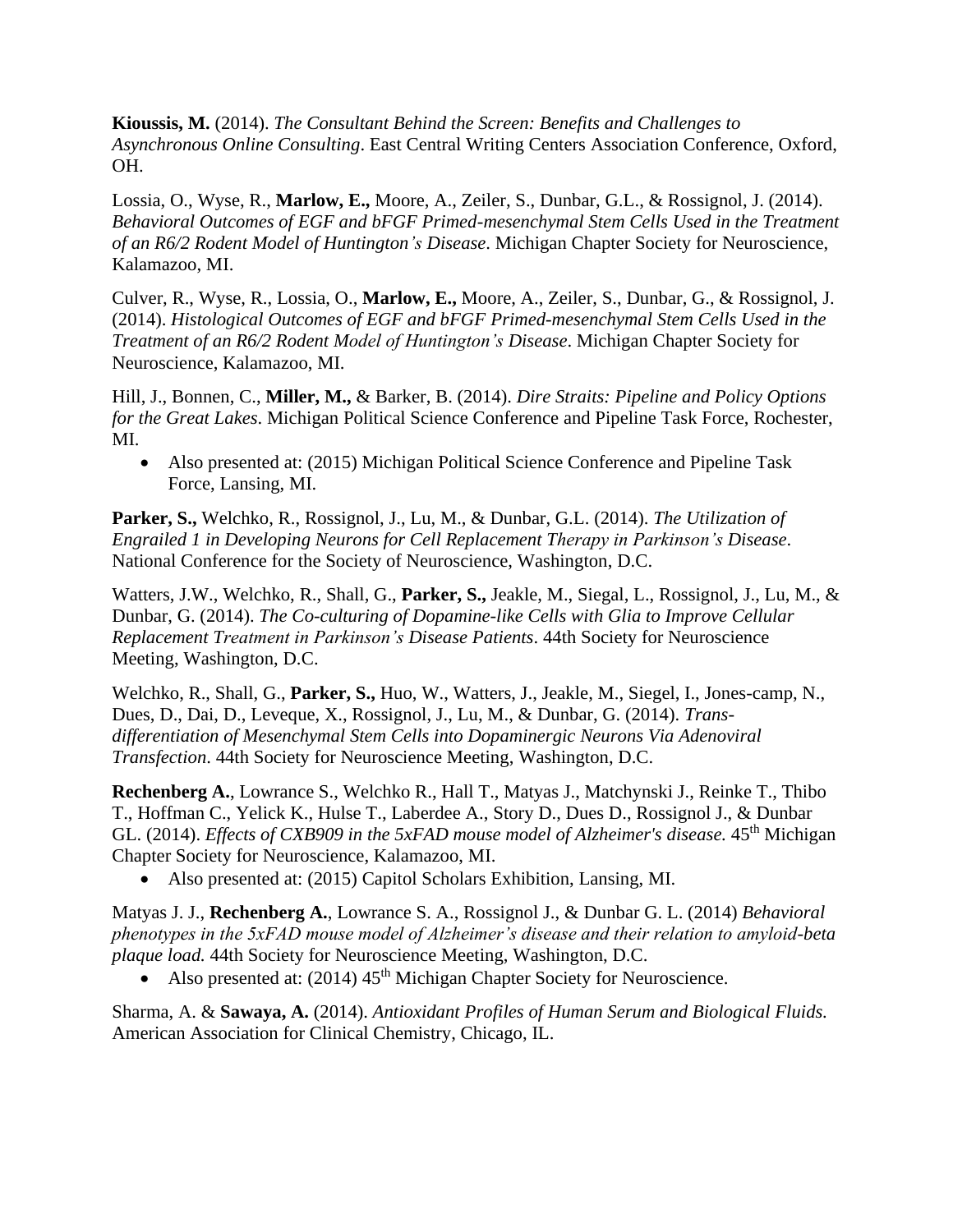**Smith, J.** (2014). *Characterization of BSA Release as a Function of Polysaccharide Hydrogel Skin Scaffold Degradation*. West Michigan Regional Undergraduate Science Research Conference, Grand Rapids, MI.

**Snider, A.,** Knowlton, N., Al-Rshaidat, N.M., & Leray, M. (2014). *Barcoding and Metabarcoding the Cryptofauna of the Northern Red Sea*. NHRE Directors Hall Symposium, Washington D.C.

• Also presented at: (2014) Western Society of Naturalists Annual Meeting, Tacoma, WA.

**Sullivan, S.**, & Sarigiani, P.A. (2014). *Becoming a Quality Sex Educator: Recollections from Parents and Children*. National Council on Family Relations Annual Conference, Baltimore, MD.

**Tyburski, B. A.** (2014). *Effects of Crystal Isomorphism on Novel Ferroelectric Behavior of P(VDF-TrFE-CTFE) Terpolymer*. Annual Northeast Ohio Undergraduate Research Symposium, Kent, OH.

**Yuan, J.,** & Xi, J. (2014). *Computational Investigation of Glottal Motion on Respiratory Airflow and Micrometer Particle Deposition*. Second Dosimetry Conference, Irvine, CA.

**Yuan, J.,** & Xi, J. (2014). *Novel Oral Drug Inhaler Design to Optimize Lung Deposition for Children*. Capitol Scholars Exhibition, Lansing, MI.

# **2013**

**Kioussis, M.** (2013). *But I'm Already Good at Writing: An Approach in Response to Remedial Connotations of Writing Centers*. Michigan Writing Centers Association Conference, Grand Rapids, MI.

**Kioussis, M.** (2013). *Universal Design for Learning: Applying Adaptive Pedagogy to the Writing Center*. East Central Writing Centers Association Conference, Clarion, PA.

**Yuan, J.,** & Xi, J. (2013). *Flow-induced Vibrations of the Uvula and Its Implication on Snoring in Image-based Nasal-laryngeal Model*. Proceedings of Comsol Conference, Boston, MA.

# **2012**

**Beck, K.L.**, Acevedo-Polakovich, I. D., Rossman, D.L., Parent, R.G., & Ciolek, B.J. (2012). *Balancing science and community: Findings and Lessons from a Community-academic Partnership for Positive Development in Diverse Adolescents*. Conference of the Society for the Psychological Study of Ethic Minority Issues. Ann Arbor, MI, USA.

**Faydenko, J.,** & Swanson, B. (2012). *As the Dragon Flies: Population Structure in Sympetrum Dragonflies*. Annual British Ecological Society, Birmingham, United Kingdom.

**Kioussis, M.** (2012). *Finding the Link: Student Organizations and Writing Center Experiences*. Michigan Writing Centers Association Conference, East Lansing, MI.

*------scroll down for publications------*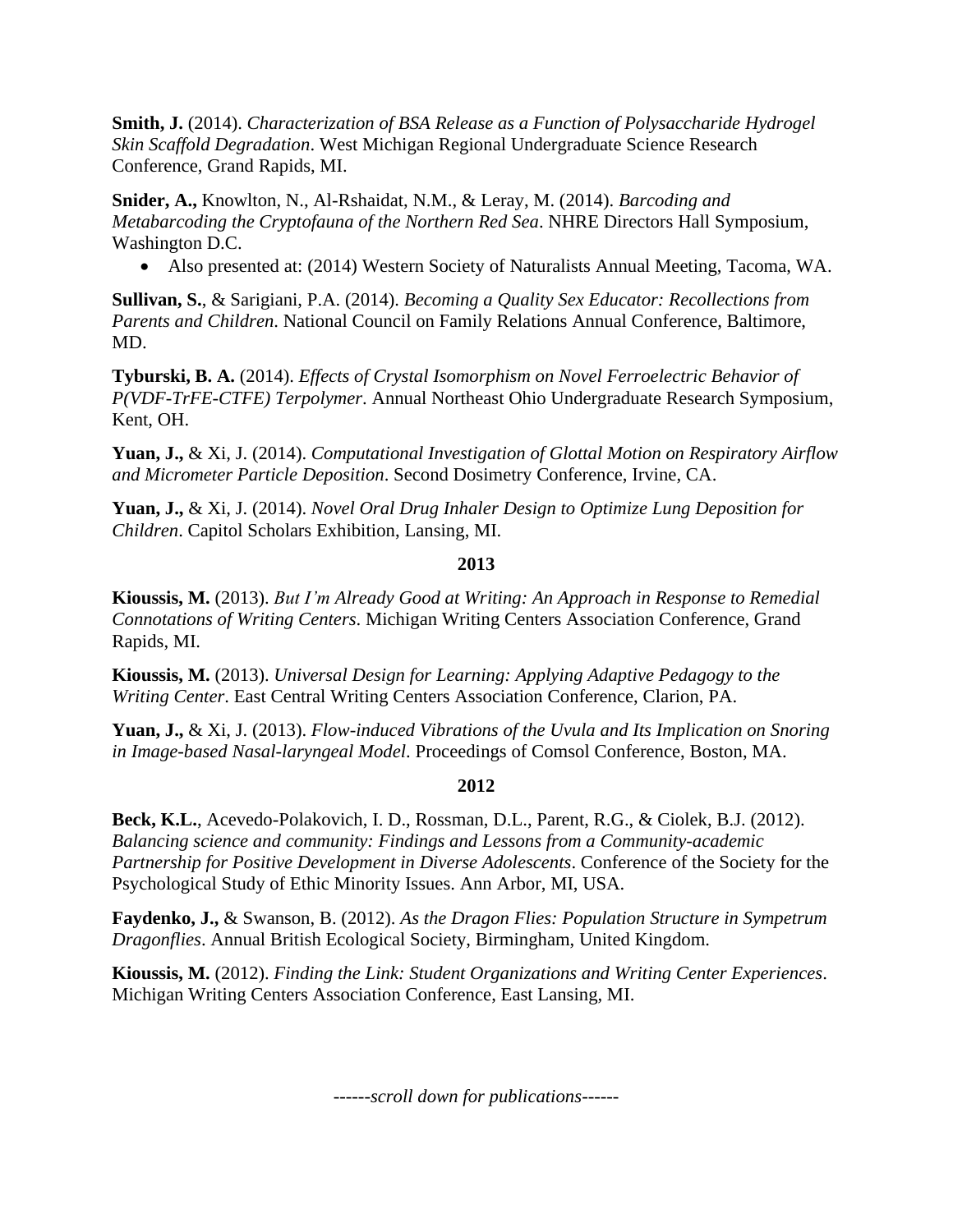# **Honors Students' Reported Publications: 2014-2020**

#### **2020**

**Bjork, A.,** Ivanitskaya, L. & Taylor, M. (*submitted*). Bibliometric Analysis and Visualization of Catholic Health Research: 1973-2019. *Journal of Religion and Health*.

Allen, E., Lempke, S., Miller, M., Bush, D., Braswell, B., **Estes, C.,** Benedict, E., Mahon, A., Sabo, S., & Greenlee-Wacker, M. (2020). Effect of Extracellular Vesicles from S. aureus‐ challenged Human Neutrophils on Macrophages. *Journal of Leukocyte Biology*. doi.org/10.1002/JLB.3AB0320-156R.

**Jensen, E.,** Geisthardt, C., & Sarigiani, P. (2020). Working with Children with Autism Spectrum Disorder in a Medical Setting: Insights from Child Life Specialists. *Journal of Autism and Developmental Disorders, 50(1), 189-198*.

**Kowynia, E.,** & Jahanfar, S. (2020) The Effect of Twin Sex on Menstrual Characteristics. *Medicina*, *56(4), 173*. doi:10.3390/medicina56040173.

Scherr, K. C., Normile, C. J., Luna, S., Redlich, A. D., **Lawrence, M.,** & Catlin, M. (2020). False Admissions of Guilt Associated with Wrongful Convictions Undermine People's Perceptions of Exonerees. *Psychology, Public Policy, and Law*, *26(3), 233–244*. doi:10.1037/law0000238

Sarigiani, P.A., **Olsavsky, A.,** Camarena, P.M., & **Sullivan, S.** (2020). Understanding Obesity, Depression, and Body Image Development in College Women. *International Journal of Adolescence and Youth, 25(1), 765-779*.

**Phillips, C., & Eickholt, J. (2020). LAGradebook: A Tool for Course-Level Comparative** Learning Analytics. *The Journal of Computing Sciences in Colleges, 35(6), 66-73.*

Rezmer, B., **Trager, L.,** Catlin, M., & Poole, D.A. (2020). Pause for Effect: A 10-second Interviewer Wait-time Gives Children Time to Respond to Open-ended Prompts. *Journal of Experimental Child Psychology, 194, 1-9.*

Szymanski, M., Miller, K. C., O'Conner, P., Hildebrandt, L., & **Umberger, L.** (2020). Sweat Characteristics in Individuals with Varying Susceptibilities to Exercise Associated Muscle Cramps. *Journal of Strength and Conditioning Research.* doi: 10.1519/JSC.0000000000003605

### **2019**

**Appelgren, R., &** Jahanfar, S. (2019). Sex Pairing and Migraine: A Population-based Twin Study. *Cephalalgia, 39, 83-83.*

**Barricklow, I.** (2019). Arcade. *Mochila Review.*

**Barricklow, I.** (2019). Twilight in Denver. *Mochila Review.*

Learman, D.R., Ahmand, Z., **Brookshier, A.,** Henson, M.W., Hewitt, V., Lis, A., Morrison, C., Robinson, A., Todaro, E., Wologo, E., Wynne, S., Alm, E.W., & Kourtev, P.S. (2019). Comparative Genomics of 16Microbacterium spp. that Tolerate Heavy Metals and Antibiotics. *PeerJ*, *6:e6258.* [https://doi.org/10.7717/peerj.6258.](https://doi.org/10.7717/peerj.6258)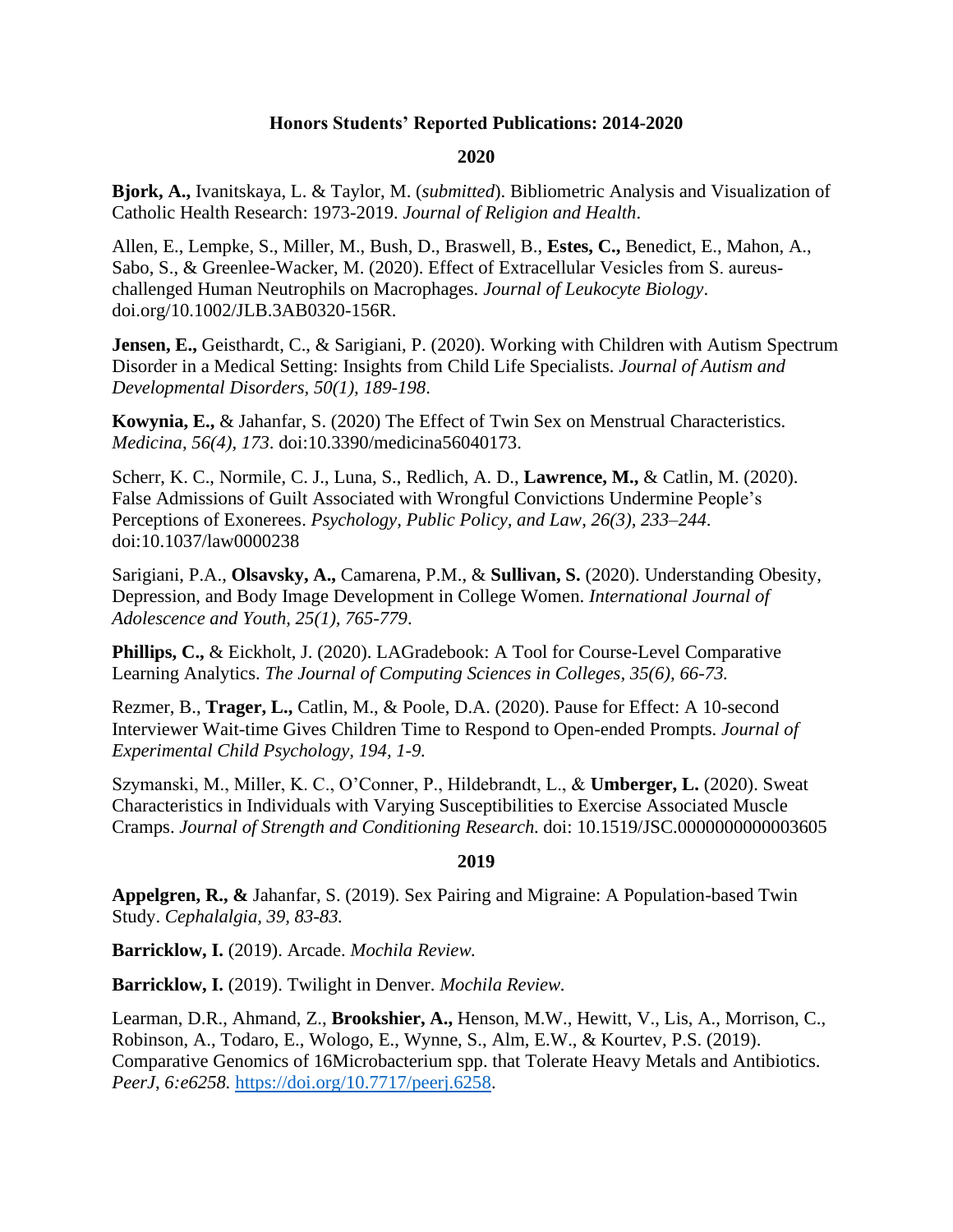Jabed, A., Khan, M. M., **Camiller, J.,** Greenlee-Wacker, M., Haider, W., & Shabib, I. (2019). Property Optimization of  $Zr-Ti-X$  ( $X=Ag$ , Al) Metallic Glass Via Combinatorial Development Aimed at Prospective Biomedical Application. *Surface and Coatings Technology, Journal of Alloys and Compounds, 372, 278-287.* doi.org/10.1016/j.surfcoat.2019.05.036

Belitz, M., **Hendrick, L.,** Monfils, M. J., Cuthrell, D. L, Marshall, C. J., Kawahara, A. Y., Cobb, N. S., Zaspel, J. M., Huber, S. L, Forthaus, G., & A. K., Monfils. (2019). Occurrence Records and Historic Sites of the Federally Endangered Poweshiek Skipperling (Oarisma poweshiek). *Biodiversity Data Journal, 6:e29081.* DOI: 10.3897/BDJ.6.e29081.

Hinck, E., Hinck, S., & **Howell, A.** (2019). Toward Achieving the Unthinkable: Transforming Conversations About Criminalized Others Through Service-learning in Correctional Facilities. *Review of Communication, 19-37*.

Catlin, M., Normile, C., **Jacobs, E.**, Barlett, C., & Scherr, K. (2019). Bounded Blame: The Effects of Victim-perpetrator Relationship and Victimization History on Judgments of Sexual Violence. *Journal of Interpersonal Violence.* DOI: 10.1177/0886260519846863

**Johnson, A.I.,** Islam, F., Canali, C.M., & Pederson, M. R. (2019). A Multiferroic Molecular Magnetic Qubit. *The Journal of Chemical Physics, 151(17), 17410*. DOI: 10.1063/1.5127956

**Johnson, A.I.,** Withanage, K.P., Sharkas, K., Yamamoto, Y., Baruah, T., Zope, R.R., Peralta, J.E., & Jackson, K.A. (2019). The Effect of Self-interaction Error on Electrostatic Dipoles Calculated Using Density Functional Theory. *The Journal of Chemical Physics*, *151(17), 174106*. DOI: 10.1063/1.5125205

Schwalbe, S., Trepte, K., Fiedler, L., **Johnson, A.I.,** Kraus, J., Hahn, T., Peralta, J.E., Jackson, K.A., & Kortus, J. (2019). Interpretation and Automatic Generation of Fermi-orbital Descriptors. *Journal of Computational Chemistry*, *40(42), 2843-2857.* DOI: 10.1002/jcc.26062.

**Nieman, J.,** & Wood-Nartker, J. (2019). Autism Spectrum Disorder (ASD): Designing Empowering Environments for Sensitive People. *The Journal of Aging and Social Change*. DOI: 10.18848/2576-5310/CGP/v09i02/67-82.

Domoff, S. E., Borgen, A. L., **& Robinson, C. A.** (2019). Problematic use of screen media and mobile devices*. Clinician's Toolkit for Children's Behavioral Health, 175-198.*  doi.org/10.1016/B978-0-12-816024-4.00008-5

### **2018**

**Anderson, R.L.**, Dahlquist, S.H., & Garver, M.S. (2018). Millennials' Purchasing Response to CSR Behavior. *Marketing Management Journal, 28*(1), *14-29*.

**Barricklow, I.** (2018). I picture God as a Muslim woman. *The Blue Route,* (19).

**Barricklow, I.** (2018). Her Name is Sorrow. *Red Cedar Review.*

**Barricklow, I.** (2018). He is No One. *Audeamus.*

**Barricklow, I.** (2018). He Loves Out of His Knuckles. *30 North.*

**Barricklow, I.** (2018). A Word Like Chaos. *Outrageous Fortune.*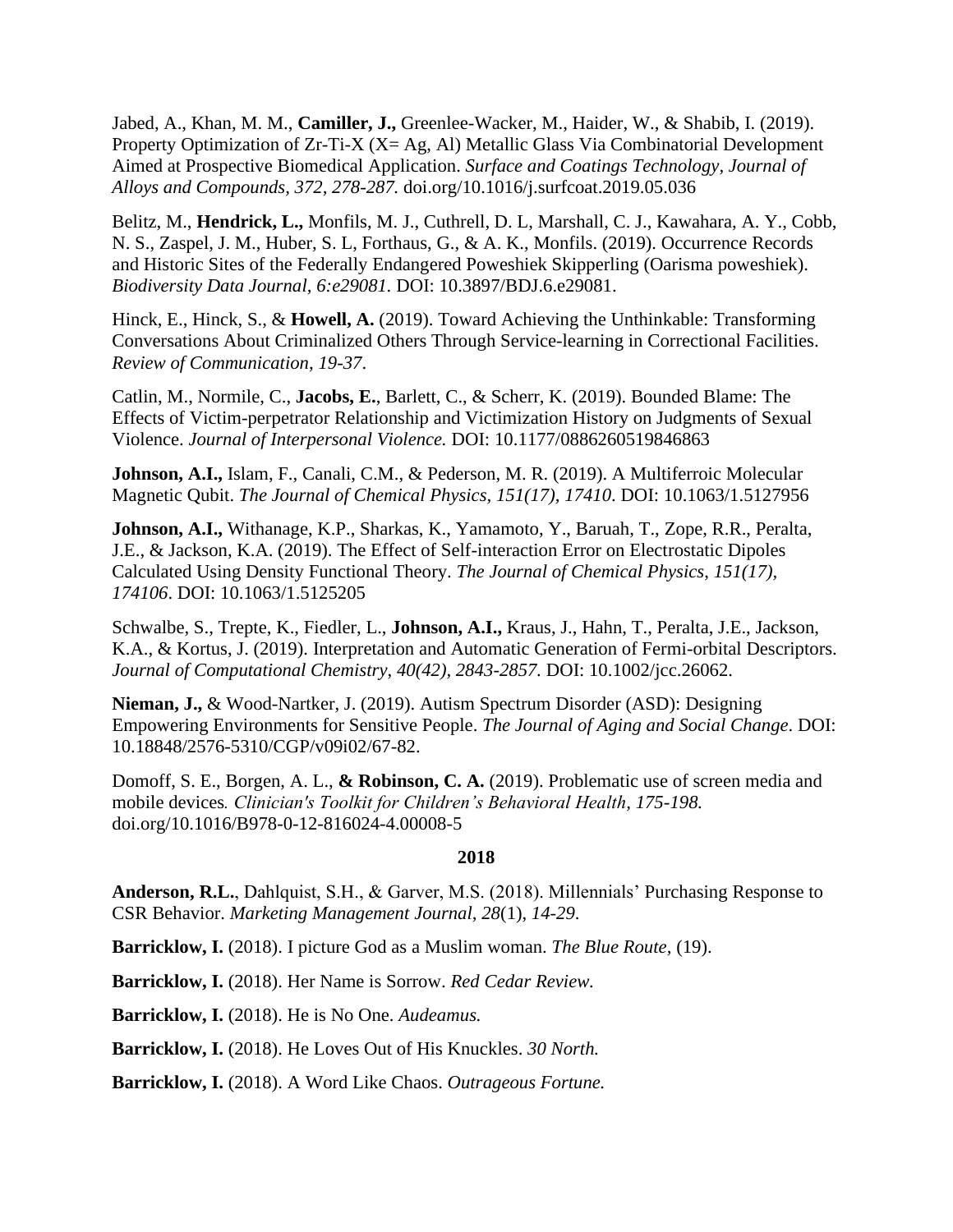**Barricklow, I.** (2018). To the Clay Angel with Silver Polka Dot Wings. *Outrageous Fortune.*

**Barricklow, I.** (2018). You Are the Last Train. *Outrageous Fortune.*

**Brookshier, A.,** Santo Domingo, J., Kourtev, P., & Learman D. (2018). Draft Genome Sequences of Two Bacillus sp. Strains and Four Cellulomonas sp. Strains Isolated from Heavy-Metal- Contaminated Soil, *Microbiology Resource Announcements, 11, 1-2*.

Zenchak, J. R., Palmateer, B., Dorka, N., **Brown, T. M.**, Wagner, L., Medendorp, W. E., Petersen, E. D., Prakash, M., & Hochgeschwender, U. (2018). Bioluminescence-driven Optogenetic Activation of Transplanted Neural Precursor Cells Improves Motor Deficits in a Parkinson's Disease Mouse Model. *Journal of Neuroscience, 98(3), 458-468.*

**Brumm, K. J.**, Jonas, J. L., Prichard, C. G., Watson, N. M., & Pangle, K. L. (2018). Land Cover Influences on Juvenile Rainbow Trout Diet Composition and Growth in Lake Michigan Tributaries. *Ecology of Freshwater Fish, 28(1), 11-19*.

Langerak, S., Trombley, A., Patterson, J. R., Leroux, D., **Couch, A.,** Wood, M. P., & Schisa, J. A. (2018). Remodeling of the Endoplasmic Reticulum in Caenorhabditis elegans Oocytes is Regulated by CGH-1. *Gensis, 57(2), 1-8*.

Border, S. E., **DeOliveira, G.**, **Janeski, H.,** Piefke, T., Brown, T., & Dijkstra, P.D. (2018). Social Rank, Body Coloration and Agonistic Social Networks Predict Oxidative Stress in a Cichlid Fish. *Behavioral Ecology, 30(2), 490–499.*

**Eberth, M.** (2018). Blinding White. *Red Cedar Review.*

**Eberth, M.** (2018). This Unbearable Calm. *Red Cedar Review.*

Arakeri, T.J., **Hasse, B.A.**, & Fuglevand, A.J. (2018). Object Discrimination Using Electrotactile Feedback. *Journal of Neural Engineering, 15(4).*

Stewart, A. N., **Kendziorski, G.**, Deak, Z. M., Bartosek, N. C., Rezmer, B. E., Jenrow, K., Rossignol, J., & Dunbar, G. L. (2018). Transplantation of Mesenchymal Stem Cells that Overexpress NT-3 Produce Motor Improvements Without Axonal Regeneration Following Complete Spinal Cord Transections in Rats. *Brain Research, 1699, 19-33*.

Ajit, S., Swanson, D., & **Kopkau, H.** (2018). Using a Simple, Inexpensive Undergraduate Isoelectric Focusing Experiment for Proteins and Nanomolecules to Help Students Understand Isoelectric Point and Its Real-world Applications. *Journal of Chemical Education, 95(9)*.

**Lemke, D.** (2018). Food Outreach. A*udeamus.*

**Lemke, D.** (2018). Hormone Replacement Therapy. *30 N.*

**Lemke, D.** (2018). Boy. *30 N.*

**Lemke, D.** (2018). Sphenoid. *JuxtaProse.*

Foy, J., Mitta, P., **Nowosatka, L.,** Mendel, K., Hui, L., Giger, M., Al-Hallaq, H., & Armato, S. (2018). Variations in Algorithm Implementation Among Quantitative Texture Analysis Software Ppackages, *SPIE Proceedings*, *10575*.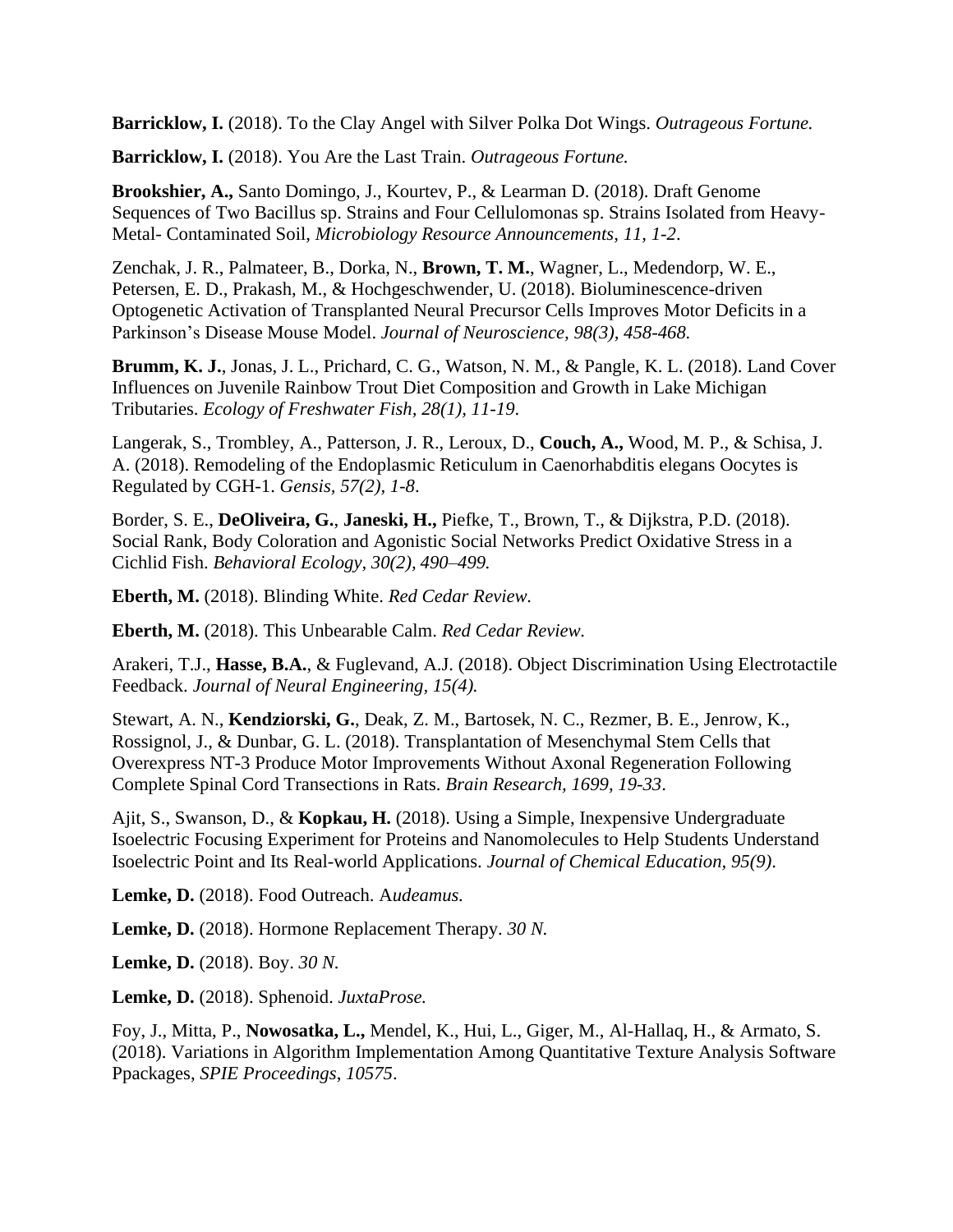#### **2017**

**Barricklow, I.** (2017). Speak. *The Slag Review,* (3).

**Barricklow, I.** (2017). Where I'm From. *The Slag Review,* (3).

Li, L., **Danner, T.**, Eickholt, J., McCann, E., Pangle, K., & Johnson, N. (2017). A Distributed Pipeline for DIDSON Data Processing. *IEEE International Conference on Big Data, 4301-4306*. doi: 10.1109/BigData.2017.8258458

Berthiaume, J. M., Hsiung, C., Austin, A. B., McBrayer, S. P., **Depuydt, M. M**., Chandler, M. P., Miyagi, M., & Rosca, M. G. (2017). Methylene Blue Decreases Mitochondrial Lysine Acetylation in the Diabetic Heart. *Molecular and Cellular Biochemistry, 432(1), 7-24*.

**DeVos-Roy, H.,** & Corbett, L. (2017). International Teaching - How Do I Get that Job? *The Field Experience Journal, 20, 62-76*.

Amiri, M., Bandura, K., Berger, P., Bond, J.R., Cliche, J.F., Connor, L., Deng, M., Denman, N., Dobbs, M., **Domagalski, R.S.**, … & Wiebe, D.V. (2017). Limits on the Ultra-bright Fast Radio Burst Population from the CHIME Pathfinder. *The Astrophysical Journal, 844(2).* doi: 10.3847/1538-4357/aa713f

Chen, P.H., Smith, T.J., Wu, J., Siesser, P.F., Bisnett, B.J., Khan, F., **Hogue, M.,** … & Chi, J.T. (2017). Glycosylation of KEAP1 Links Nutrient Sensing to Redox Stress Signaling. *The Embo Journal, 36*, *2233-2250*.

**Howell, A.** (2017). The Day My Mom Accidentally Went to Pride. *The Blue Route, 19(45).*

Stewart, A. N., **Kendziorski G.,** Deak, Z., Brown, D. J., Fini, M. N., Copely, K. L., Rossignol, J., & Dunbar, G. L. (2017). Co-transplantation of Mesenchymal and Neural Stem Cells and Overexpressing Stromal-derived Factor-1 for Treating Spinal Cord Injury. *Brain Research, 1672, 91-105*.

**Lemke, D.** (2017). Self-portrait as Amanita Muscaria. *Red Cedar Review, 52*(37).

**Lemke, D.** (2017). November. *Temenos.*

**Lemke, D.** (2017). Neandertal Songs. *Temenos.*

Drevon, D., Fursa, S.R., & **Malcolm, A.L**. (2017). Intercoder Reliability and Validity of WebPlotDigitizer in Extracting Graphed Data. *Behavior Modification, 41(2), 323-339*.

Davis, M., **Montalbano, A.,** Wood, M.P., & Schisa, J.A. (2017). Biphasic Adaptation to Osmotic Stress in the C. elegans Germ Line. *American Journal of Physiology – Cell Physiology, 312(6), C741-C748.*

**Pehote G.,** Bodas M., Brucia K., & Vij N. (2017). Cigarette Smoke Exposure Inhibits Bacterial Killing Via TFEB-mediated Autophagy-impairment and Resulting Phagocytosis Defect. *Mediators of Inflammation.* doi.org/10.1155/2017/3028082.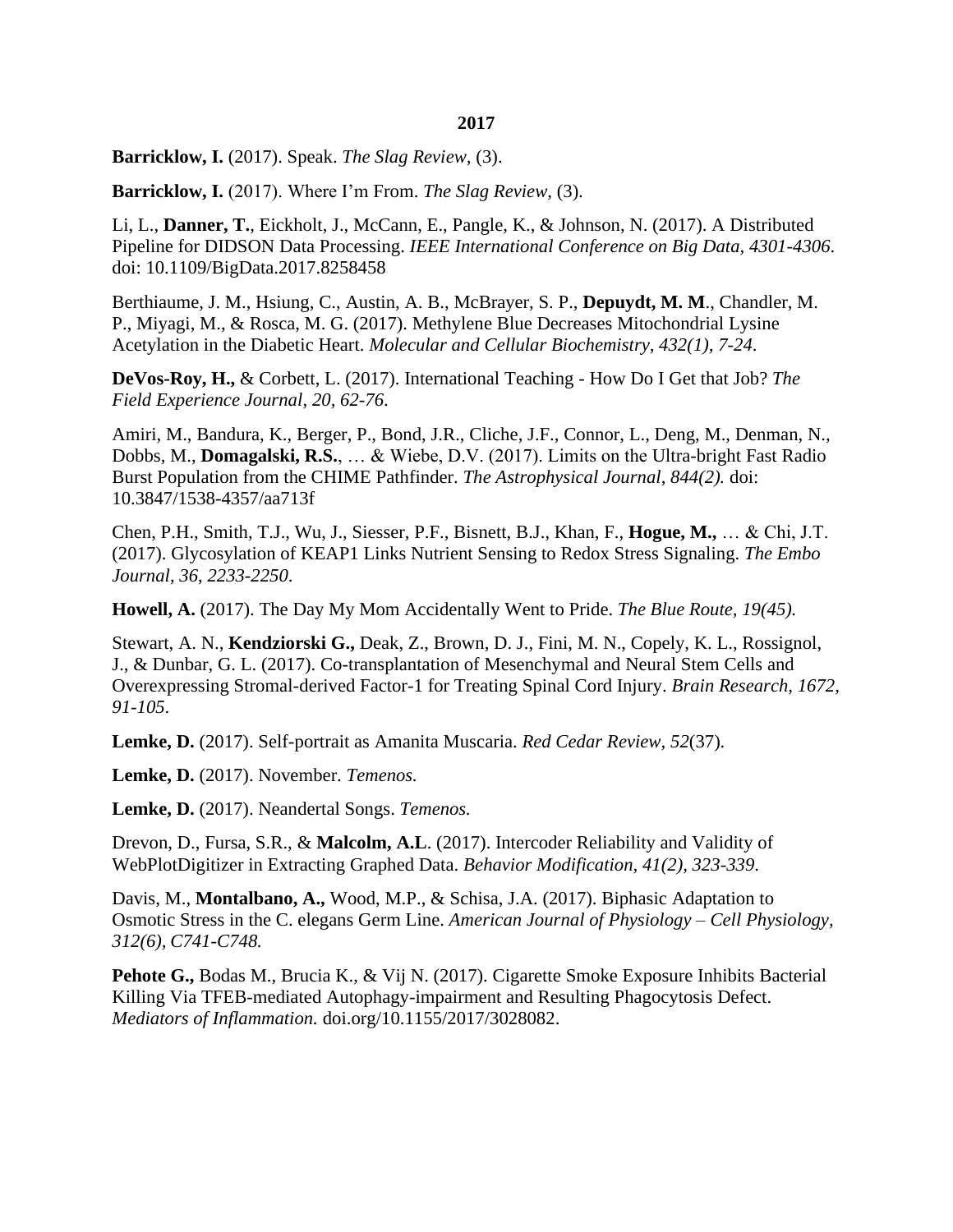Bodas M., **Pehote G.,** & Vij N. (2017). Antioxidant Nutraceuticals for the Prevention and Treatment of Acute and Chronic Lung Diseases: Current Trends and Future Prospects. *Antioxidant Nutraceuticals: Preventive and Healthcare Applications.* doi:10.1201/9781315121024-19

Bodas, M., Patel, N., Silverberg, D., **Walworth, K.,** & Vij, N. (2017). Master Autophagy Regulator Transcription Factor EB Regulates Cigarette Smoke-induced Autophagy Impairment and Chronic Obstructive Pulmonary Disease – Emphysema Pathogenesis. *Antioxidants and Redox Signaling, 27(3), 150-167.*

Bodas, M., Silverberg, D., **Walworth, K**., Brucia, K., & Vij, N. (2017). Augmentation of Snitrosoglutathione Controls Cigarette Smoke-induced Inflammatory-oxidative Stress and Chronic Obstructive Pulmonary Disease – Emphysema Pathogenesis by Restoring Cystic Fibrosis Transmembrane Conductance Regulator Function. *Antioxidants and Redox Signaling, 27(7), 433-451.*

**Wolber, J. M.,** Urbanek, B. L., Meints, L. M., Piligian, B. F., Lopez-Casillas, I. C., Zochowski, K. M., Woodruff, P. J., & Swarts, B. M. (2017). The Trehalose-specific Transporter LpqY-SugABC is Required for Antimicrobial and Anti-biofilm Activity of Trehalose Analogues in Mycobacterium smegmatis. *Carbohydrate Research, 450(1), 60-66*.

### **2016**

Li, L., Zhou, J., & **Bahaee, J.** (2016). Liraglutide Induces Brown Adipocyte Specific Genes in Mice Skeletal Muscle Tissue. *Federation of American Societies for Experimental Biology Journal, 30(S1), 851.11-851.11.*

Ko, H. J., Allen, P. M., **Bleech, H.,** Hooker, K., & Yeh, T. Z. (2016). Ageism in the Context of Changing Filial Piety: A Qualitative Inquiry Among Taiwanese Older Adults. *The Gerontologist, 56(3).* doi.org/10.1093/geront/gnw162.2672

**Brunett, M.**, & Shingles, R.R. (2016). Does Having a Culturally Competent Health Care Provider Affect the Ppatients' Experience or Satisfaction? A Critically Appraised Topic. *Journal of Sport Rehabilitation, 27(3), 284-288*.

Keene, J., Granett, B. A., **Crombez, E. M.**, & Marchalant, Y. (2016). Deciphering the Role of Neuroinflammation in the Early Events of Alzheimer's Disease. *Alzheimer's & dementia: the journal of the Alzheimer's Association, 12(7), 861.*

Hickish, J., Abdurashidova, Z., Ali, Z., Buch, K.D., Chaudhari, S.C., Chen, H., Dexter, M., **Domagalski, R.S.**,… & Werthimer. (2016). A Decade of Developing Radio-astronomy Instrumentation Using CASPER Open-source Technology. *Journal of Astronomical Instrumentation, 5(4).*

**Foley, H.N.,** Stewart, J.A., Kavunja, H.W., Rundell, S.R., & Swarts, B.M. (2016). Bioorthogonal Chemical Reporters for Selective in Situ Probing of Mycomembrane Components in Mycobacteria. *Angewandte Chemie International Edition, 55(6), 2053–2057.*

Zuhl, M., **Lossing, A.,** & Moore, M. (2016). Dance as a Treatment for Neurological Disorders. *Body, Movement and Dance in Psychotherapy, 12(3), 170-184*.